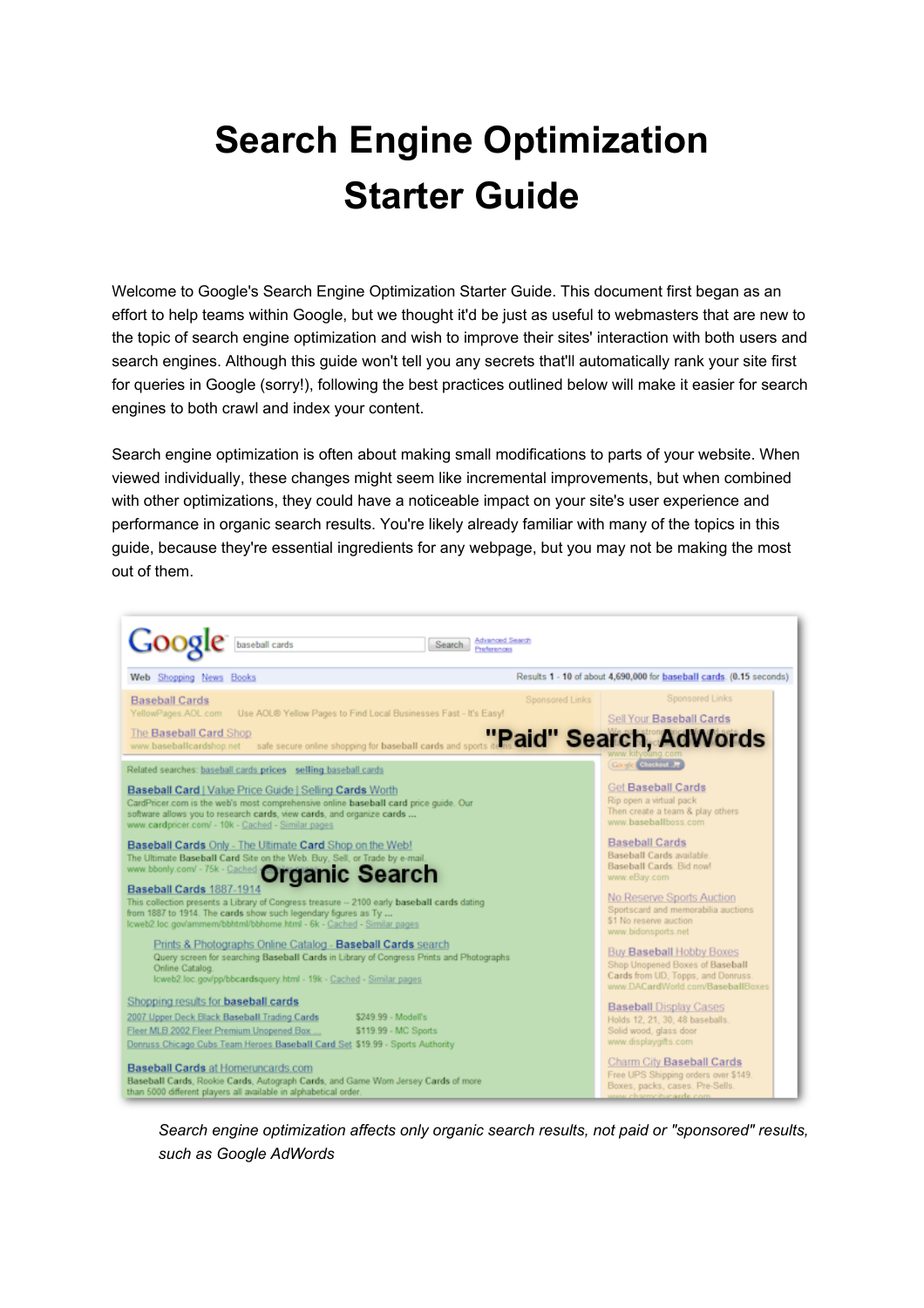Even though this guide's title contains the words "search engine", we'd like to say that you should base your optimization decisions first and foremost on what's best for the visitors of your site. They're the main consumers of your content and are using search engines to find your work. Focusing too hard on specific tweaks to gain ranking in the organic results of search engines may not deliver the desired results. Search engine optimization is about putting your site's best foot forward when it comes to visibility in search engines.

An example may help our explanations, so we've created a fictitious website to follow throughout the guide. For each topic, we've fleshed out enough information about the site to illustrate the point being covered. Here's some background information about the site we'll use:

- Website/business name: "Brandon's Baseball Cards"
- Domain name: brandonsbaseballcards.com
- Focus: Online-only baseball card sales, price guides, articles, and news content
- Size: Small, ~250 pages

Your site may be smaller or larger than this and offer vastly different content, but the optimization topics we discussed below should apply to sites of all sizes and types.

We hope our guide gives you some fresh ideas on how to improve your website, and we'd love to hear your questions, feedback, and success stories in the [Google Webmaster Help Group](http://groups.google.com/group/Google_Webmaster_Help/).

### **Create unique, accurate page titles**

A title tag tells both users and search engines what the topic of a particular page is. The <title> tag should be placed within the <head> tag of the HTML document. Ideally, you should create a unique title for each page on your site.

| <html></html>                                                                               |
|---------------------------------------------------------------------------------------------|
| <head></head>                                                                               |
| <title>Brandon's Baseball Cards - Buy Cards, Baseball News, Card Prices<!--1</td--></title> |
| <meta name="description" content="Brandon's Baseball Cards provides a lard</td>             |
| $\langle$ /head>                                                                            |
| <body></body>                                                                               |
|                                                                                             |

*The title of the homepage for our baseball card site, which lists the business name and three main focus areas*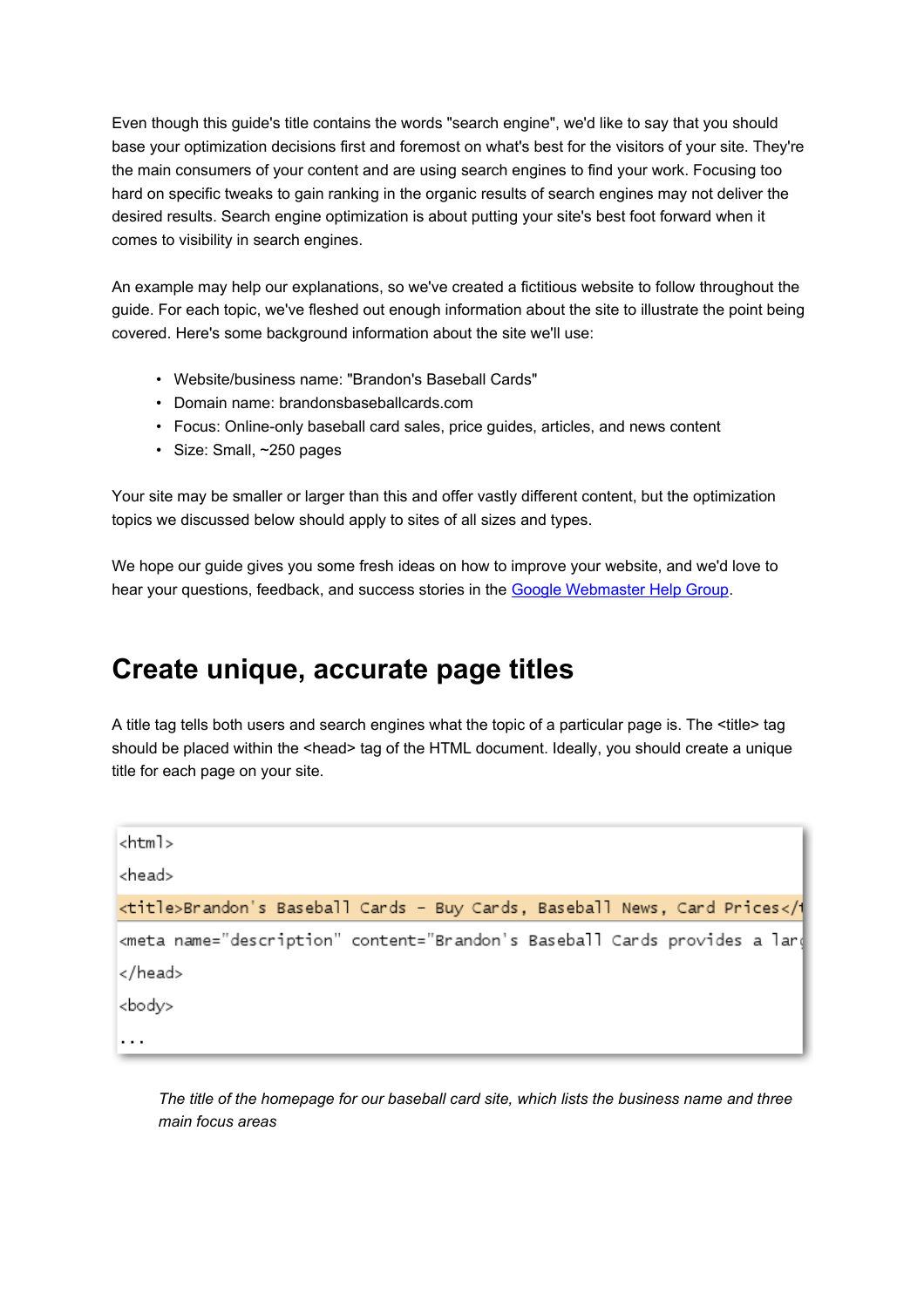If your document appears in a search results page, the contents of the title tag will usually appear in the first line of the results (If you're unfamiliar with the different parts of a Google search result, you might want to check out the [anatomy of a search result](http://googlewebmastercentral.blogspot.com/2007/11/anatomy-of-search-result.html) video by Google engineer Matt Cutts, and this helpful [diagram of a Google search results page.](http://www.google.com/support/bin/static.py?page=searchguides.html&ctx=results)) Words in the title are bolded if they appear in the user's search query. This can help users recognize if the page is likely to be relevant to their search.

The title for your homepage can list the name of your website/business and could include other bits of important information like the physical location of the business or maybe a few of its main focuses or offerings.



*A user performs the query [baseball cards]*



*Our homepage shows up as a result, with the title listed on the first line (notice that the query terms the user searched for appear in bold)*



*If the user clicks the result and visits the page, the page's title will appear at the top of the browser*

Titles for deeper pages on your site should accurately describe the focus of that particular page and also might include your site or business name.



*A user performs the query [rarest baseball cards]*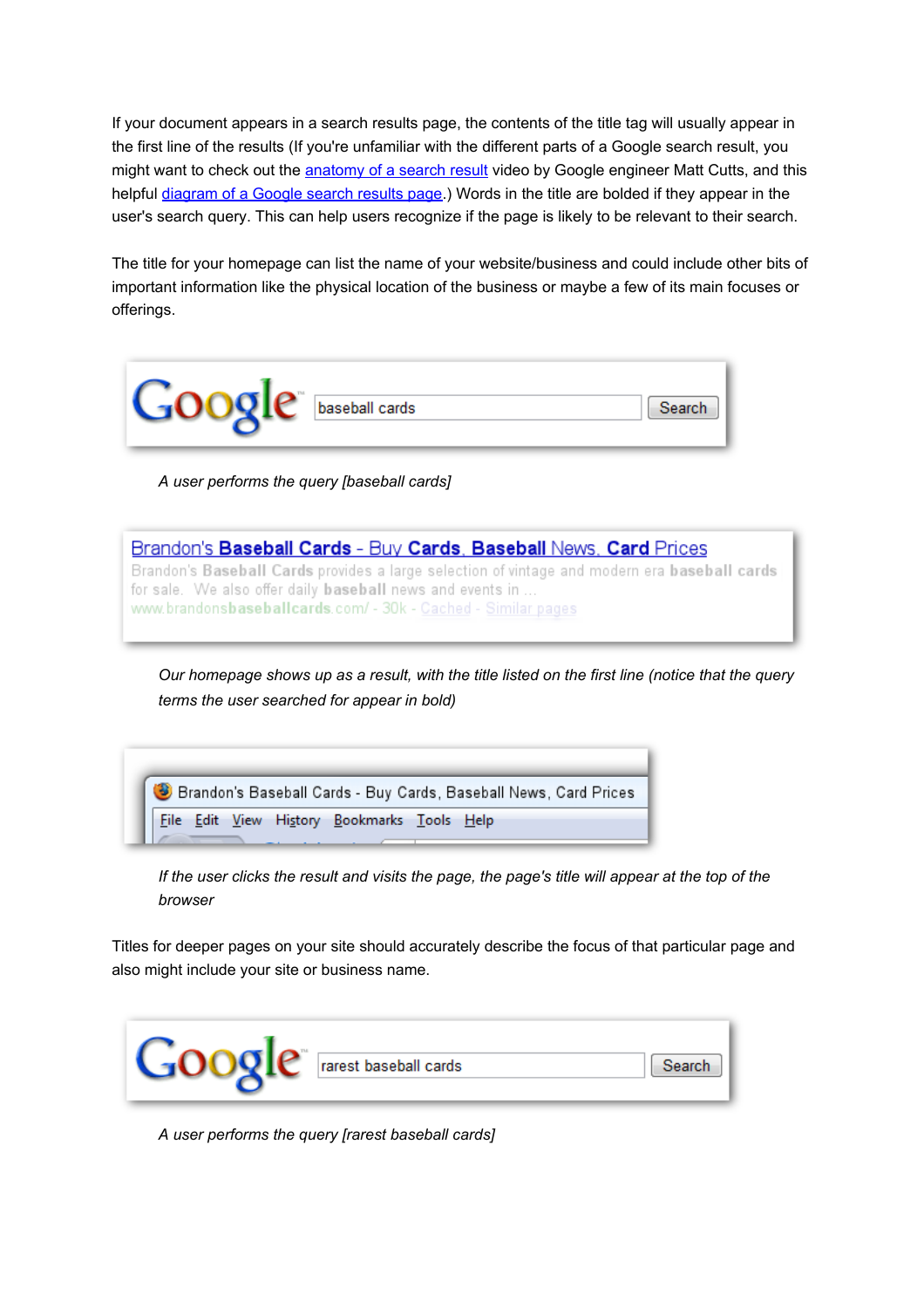#### Top Ten Rarest Baseball Cards - Brandon's Baseball Cards

These ten baseball cards are the rarest in the world. Here's the story behind each card and how much you could expect to pay for them at auction. Many will .. www.brandonsbaseballcards.com/articles/ten-rarest-baseball-cards.htm - 34k -Cached - Similar pages

*A relevant, deeper page (its title is unique to the content of the page) on our site appears as a result*

#### **Good practices for page title tags**

• **Accurately describe the page's content** - Choose a title that effectively communicates the topic of the page's content.

Avoid:

- choosing a title that has no relation to the content on the page
- using default or vague titles like "Untitled" or "New Page 1"
- **Create unique title tags for each page -** Each of your pages should ideally have a unique title tag, which helps Google know how the page is distinct from the others on your site. Avoid:
	- using a single title tag across all of your site's pages or a large group of pages
- **Use brief, but descriptive titles -** Titles can be both short and informative. If the title is too long, Google will show only a portion of it in the search result.

Avoid:

- using extremely lengthy titles that are unhelpful to users
- stuffing unneeded keywords in your title tags

### **Make use of the "description" meta tag**

A page's description meta tag gives Google and other search engines a summary of what the page is about. Whereas a page's title may be a few words or a phrase, a page's description meta tag might be a sentence or two or a short paragraph. Google Webmaster Tools provides a handy [content](http://googlewebmastercentral.blogspot.com/2007/12/new-content-analysis-and-sitemap.html) [analysis section](http://googlewebmastercentral.blogspot.com/2007/12/new-content-analysis-and-sitemap.html) that'll tell you about any description meta tags that are either too short, long, or duplicated too many times (the same information is also shown for  $\lt$ title> tags). Like the  $\lt$ title> tag, the description meta tag is placed within the <head> tag of your HTML document.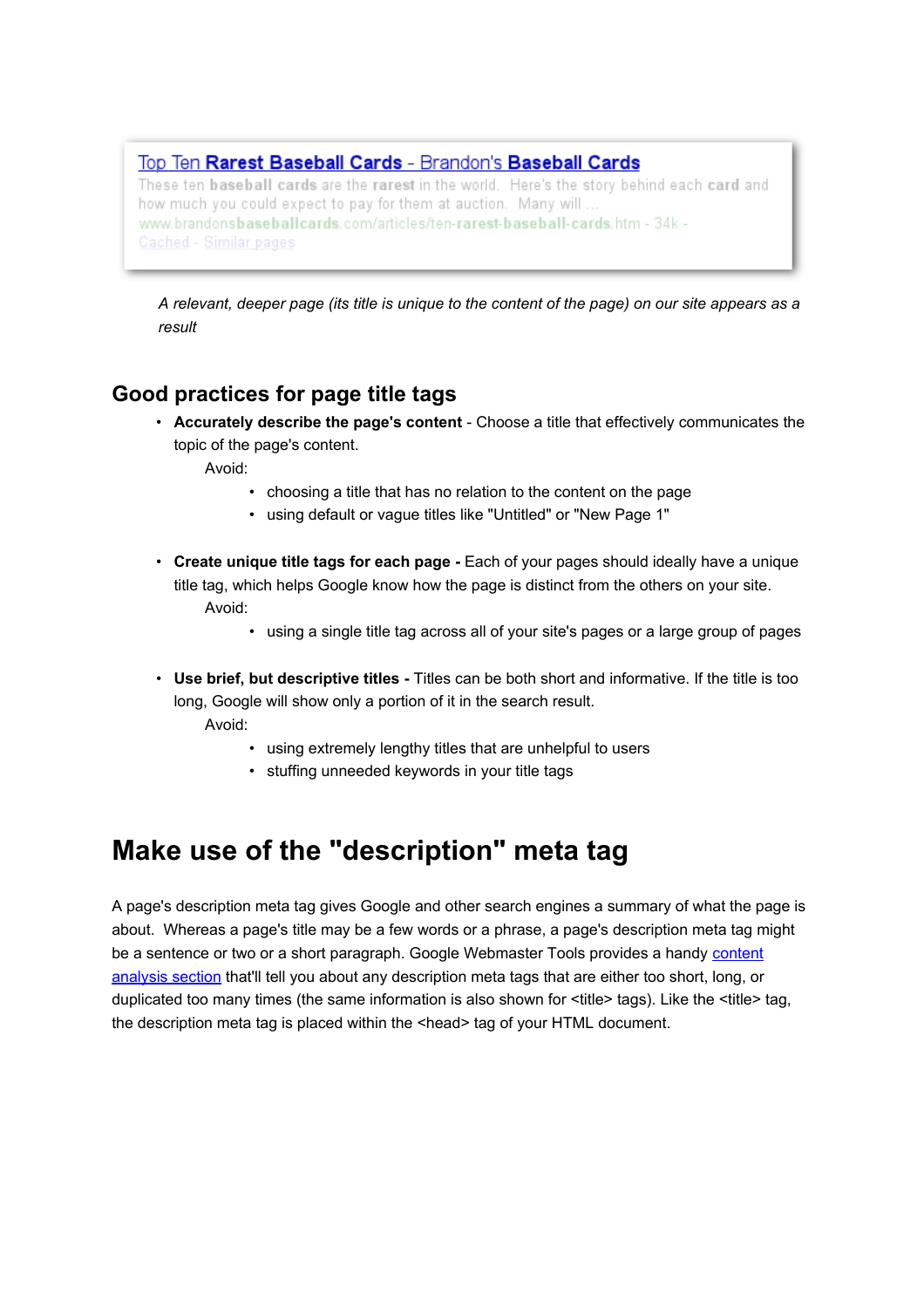| <html></html>                                                           |
|-------------------------------------------------------------------------|
| <head></head>                                                           |
| <title>Brandon's Baseball Cards - Buy Cards, Baseball News, Can</title> |
| <meta name="description" content="Brandon's Baseball Cards prov</td>    |
|                                                                         |
| <body></body>                                                           |
|                                                                         |

*The beginning of the description meta tag for our homepage, which gives a brief overview of the site's offerings*

Description meta tags are important because Google might use them as snippets for your pages. Note that we say "might" because Google may choose to use a relevant section of your page's visible text if it does a good job of matching up with a user's query. Alternatively, Google might use your site's description in the [Open Directory Project](http://www.dmoz.org/) if your site is listed there (learn how to [prevent search](http://www.google.com/support/webmasters/bin/answer.py?answer=35264) [engines from displaying ODP data\)](http://www.google.com/support/webmasters/bin/answer.py?answer=35264). Adding description meta tags to each of your pages is always a good practice in case Google cannot find a good selection of text to use in the snippet. The Webmaster Central Blog has an informative post on [improving snippets with better description meta](http://googlewebmastercentral.blogspot.com/2007/09/improve-snippets-with-meta-description.html) [tags.](http://googlewebmastercentral.blogspot.com/2007/09/improve-snippets-with-meta-description.html)

Snippets appear under a page's title and above a page's URL in a search result.



*A user performs the query [baseball cards]*

Brandon's Baseball Cards - Buy Cards, Baseball News, Card Prices Brandon's Baseball Cards provides a large selection of vintage and modern era baseball cards for sale. We also offer daily baseball news and events in ... www.brandonsbaseballcards.com/ - 30k - Cached - Similar pages

#### *Our homepage appears as a result, with part of its description meta tag used as the snippet*

Words in the snippet are bolded when they appear in the user's query. This gives the user clues about whether the content on the page matches with what he or she is looking for. Below is another example, this time showing a snippet from a description meta tag on a deeper page (which ideally has its own unique description meta tag) containing an article.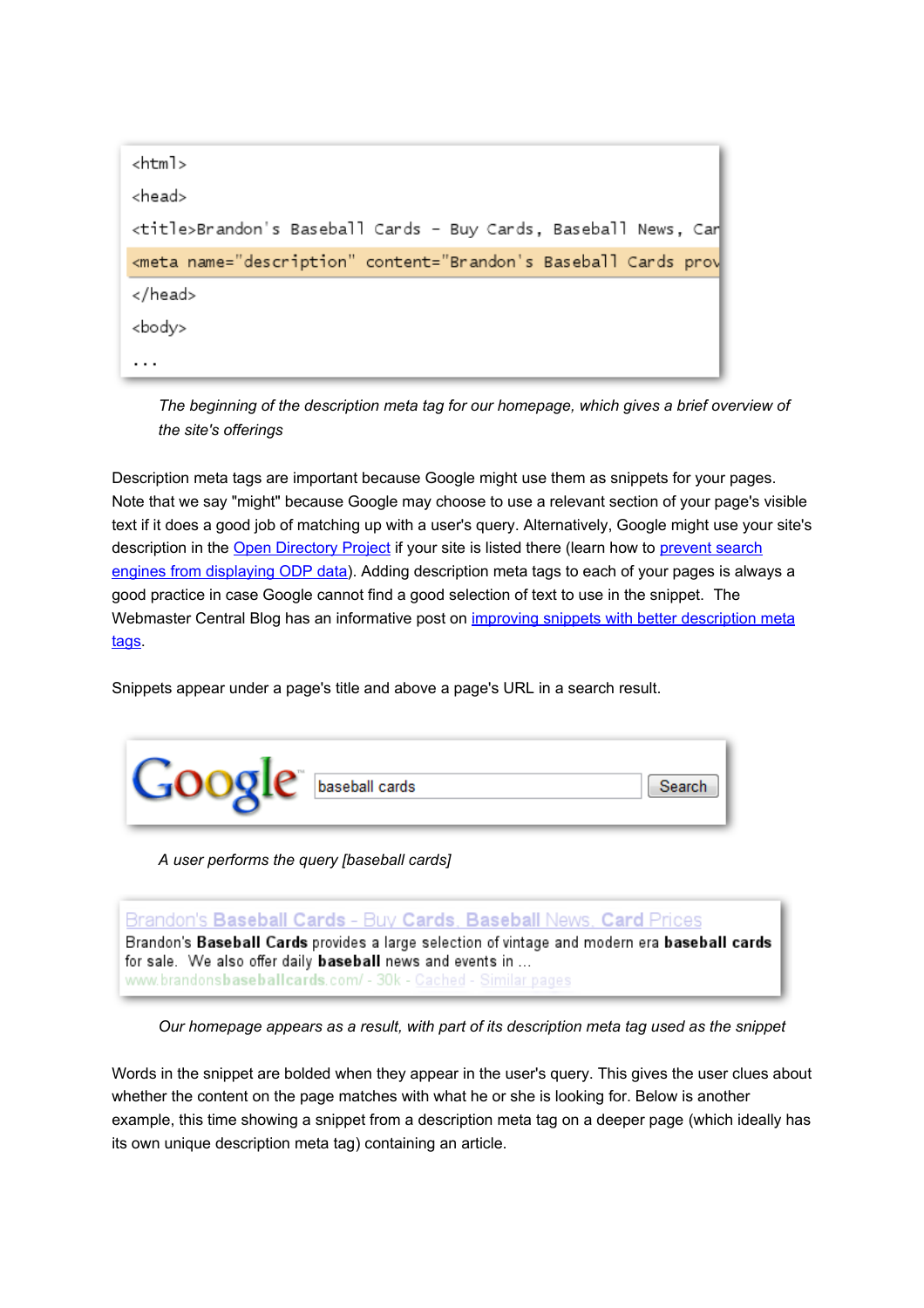| rarest baseball cards | Searc |
|-----------------------|-------|
|-----------------------|-------|

*A user performs the query [rarest baseball cards]*

Top Ten Rarest Baseball Cards - Brandon's Baseball Cards

These ten baseball cards are the rarest in the world. Here's the story behind each card and how much you could expect to pay for them at auction. Many will ... www.brandonsbaseballcards.com/articles/ten-rarest-baseball-cards.htm - 34k -Cached - Similar pages

*One of our deeper pages, with its unique description meta tag used as the snippet, appears as a result*

#### **Good practices for description meta tags**

- **Accurately summarize the page's content** Write a description that would both inform and interest users if they saw your description meta tag as a snippet in a search result. Avoid:
	- writing a description meta tag that has no relation to the content on the page
	- using generic descriptions like "This is a webpage" or "Page about baseball cards"
	- filling the description with only keywords
	- copy and pasting the entire content of the document into the description meta tag
- **Use unique descriptions for each page -** Having a different description meta tag for each page helps both users and Google, especially in searches where users may bring up multiple pages on your domain (e.g. searches using the [site: operator\)](http://www.brianwhite.org/2007/04/27/google-site-operator-an-ode-to-thee/). If your site has thousands or even millions of pages, hand-crafting description meta tags probably isn't feasible. In this case, you could automatically generate description meta tags based on each page's content.

Avoid:

• using a single description meta tag across all of your site's pages or a large group of pages

### **Improve the structure of your URLs**

Creating descriptive categories and filenames for the documents on your website can not only help you keep your site better organized, but it could also lead to better crawling of your documents by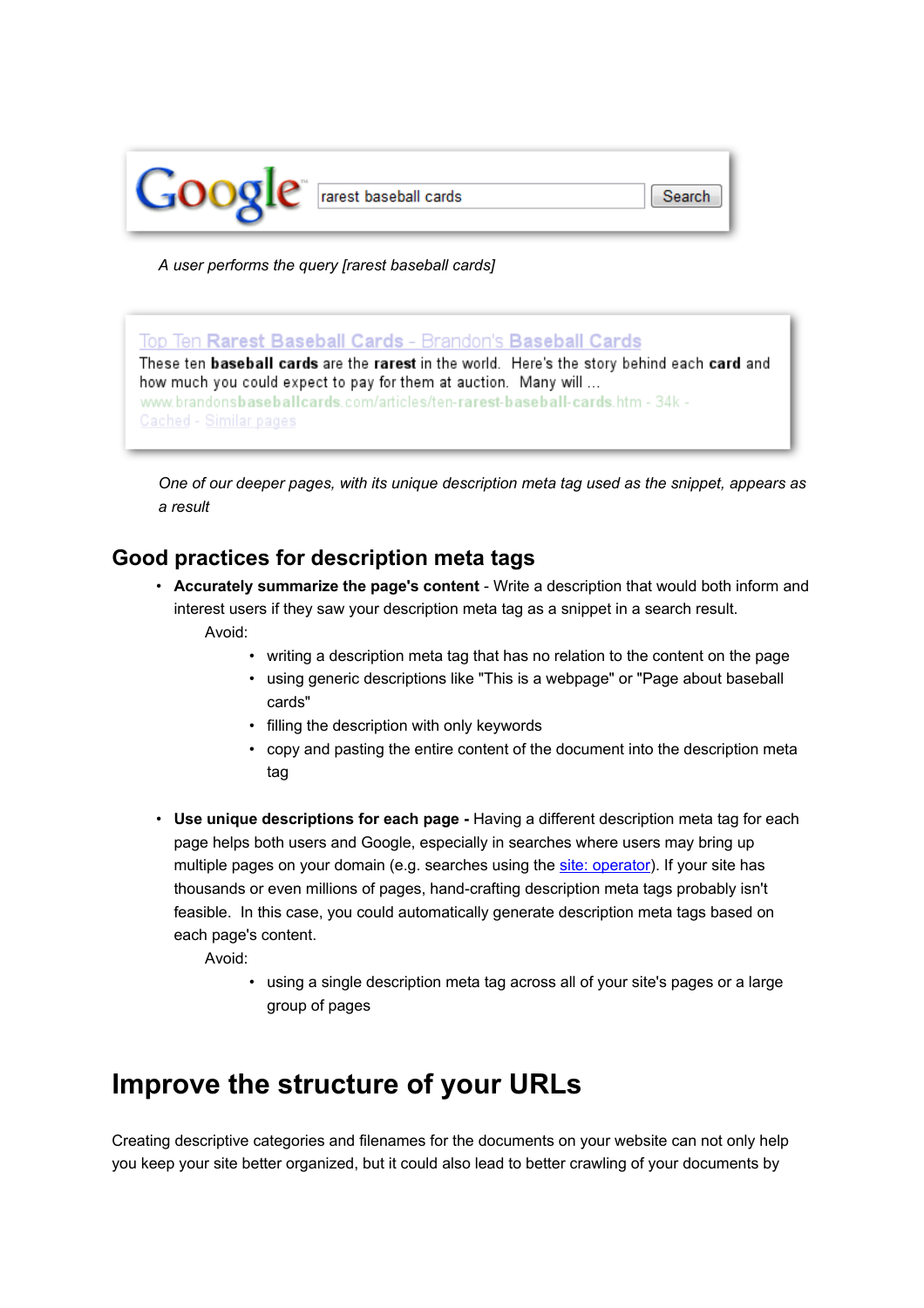search engines. Also, it can create easier, "friendlier" URLs for those that want to link to your content. Visitors may be intimidated by extremely long and cryptic URLs that contain few recognizable words.

http://www.brandonsbaseballcards.com/folder1/1089257/x1/0000023a.htm

*A URL to a page on our baseball card site that a user might have a hard time with*

URLs like these can be confusing and unfriendly. Users would have a hard time reciting the URL from memory or creating a link to it. Also, users may believe that a portion of the URL is unnecessary, especially if the URL shows many unrecognizable parameters. They might leave off a part, breaking the link.

Some users might link to your page using the URL of that page as the anchor text. If your URL contains relevant words, this provides users and search engines with more information about the page than an ID or oddly named parameter would.

POST BY: Kevin ON DATE: Oct. 10, 2008 2:30PM

Hey, I found this article on the rarest baseball cards. These cards are FTW

The link is http://www.brandonsbaseballcards.com/articles/ten-rarest-baseball-cards.htm

*The highlighted words above could inform a user or search engine what the target page is about before following the link*

Lastly, remember that the URL to a document is displayed as part of a search result in Google, below the document's title and snippet. Like the title and snippet, words in the URL on the search result appear in bold if they appear in the user's query.



*A user performs the query [baseball cards]*

Brandon's Baseball Cards - Buy Cards, Baseball News, Card Prices Brandon's Baseball Cards provides a large selection of vintage and modern era baseball cards for sale. We also offer daily baseball news and events in .. www.brandonsbaseballcards.com/ - 30k - Cached - Similar pages

*Our homepage appears as a result, with the URL listed under the title and snippet*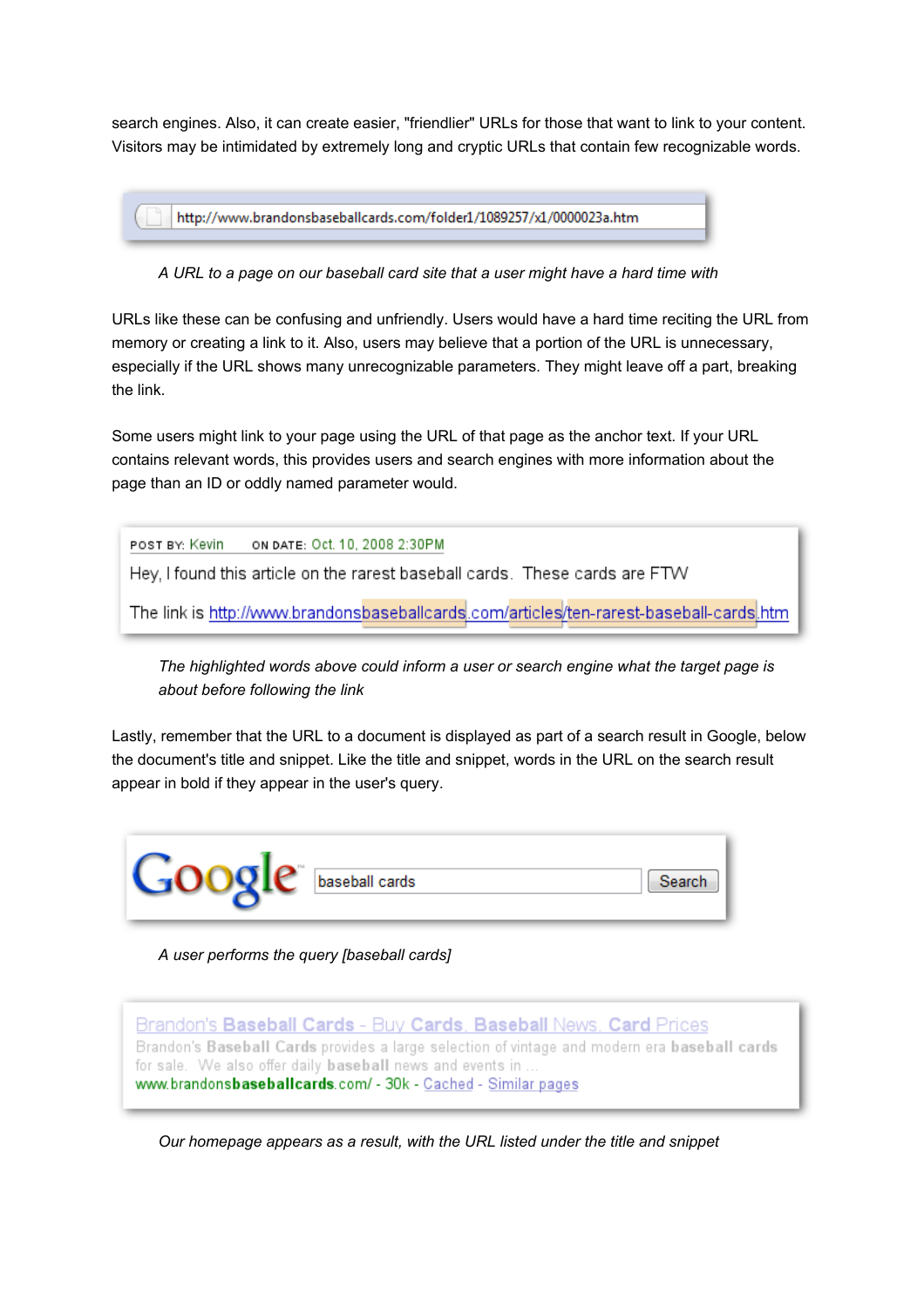Below is another example showing a URL on our domain for a page containing an article about the rarest baseball cards. The words in the URL might appeal to a search user more than an ID number like "www.brandonsbaseballcards.com/article/102125/" would.



*A user performs the query [rarest baseball cards]*



*A deeper page, with a URL that reflects the type of content found on it, appears as a result*

Google is good at crawling all types of URL structures, even if they're quite complex, but spending the time to make your URLs as simple as possible for both users and search engines can help. Some webmasters try to achieve this by rewriting their [dynamic URLs](http://www.google.com/support/webmasters/bin/answer.py?answer=34431) to static ones; while Google is fine with this, we'd like to note that this is an advanced procedure and if done incorrectly, could cause crawling issues with your site. To learn even more about good URL structure, we recommend this Webmaster Help Center page on [creating Google-friendly URLs.](http://www.google.com/support/webmasters/bin/answer.py?answer=76329)

#### **Good practices for URL structure**

• **Use words in URLs -** URLs with words that are relevant to your site's content and structure are friendlier for visitors navigating your site. Visitors remember them better and might be more willing to link to them.

Avoid:

- using lengthy URLs with unnecessary parameters and session IDs
- choosing generic page names like "page1.html"
- using excessive keywords like "baseball-cards-baseball-cards-baseballcards.htm"
- **Create a simple directory structure** Use a directory structure that organizes your content well and is easy for visitors to know where they're at on your site. Try using your directory structure to indicate the type of content found at that URL.

Avoid:

- having deep nesting of subdirectories like ".../dir1/dir2/dir3/dir4/dir5/dir6/ page.html"
- using directory names that have no relation to the content in them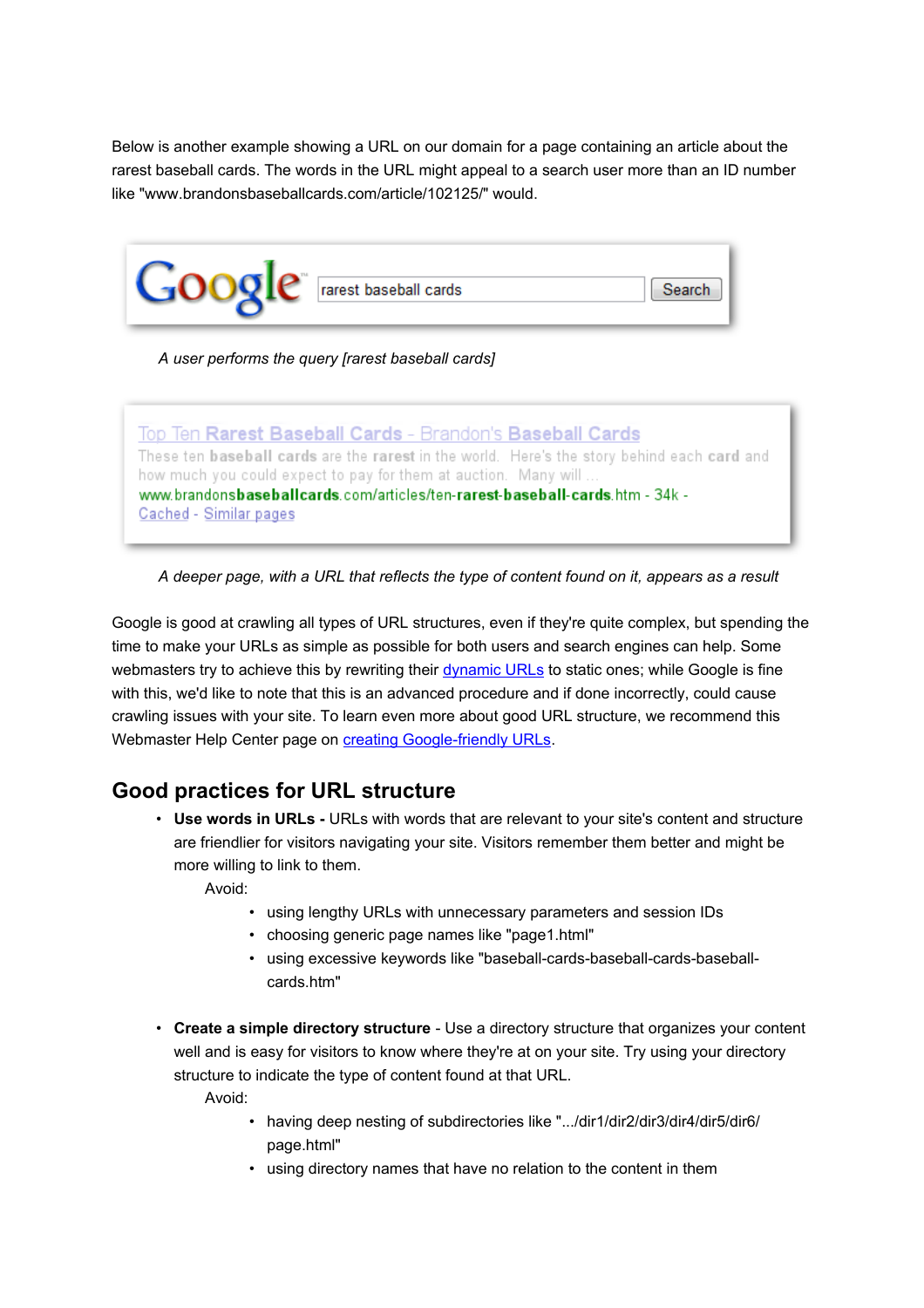• **Provide one version of a URL to reach a document -** To prevent users from linking to one version of a URL and others linking to a different version (this could split the reputation of that content between the URLs), focus on using and referring to one URL in the structure and internal linking of your pages. If you do find that people are accessing the same content through multiple URLs, setting up a [301 redirect](http://www.google.com/support/webmasters/bin/answer.py?answer=93633) from non-preferred URLs to the dominant URL is a good solution for this.

Avoid:

- having pages from subdomains and the root directory (e.g. "domain.com/ page.htm" and "sub.domain.com/page.htm") access the same content
- mixing www. and non-www. versions of URLs in your internal linking structure
- using odd capitalization of URLs (many users expect lower-case URLs and remember them better)

### **Make your site easier to navigate**

The navigation of a website is important in helping visitors quickly find the content they want. It can also help search engines understand what content the webmaster thinks is important. Although Google's search results are provided at a page level, Google also likes to have a sense of what role a page plays in the bigger picture of the site.

All sites have a home or "root" page, which is usually the most frequented page on the site and the starting place of navigation for many visitors. Unless your site has only a handful of pages, you should think about how visitors will go from a general page (your root page) to a page containing more specific content. Do you have enough pages around a specific topic area that it would make sense to create a page describing these related pages (e.g. root page -> related topic listing -> specific topic)? Do you have hundreds of different products that need to be classified under multiple category and subcategory pages?



*The directory structure for our small website on baseball cards*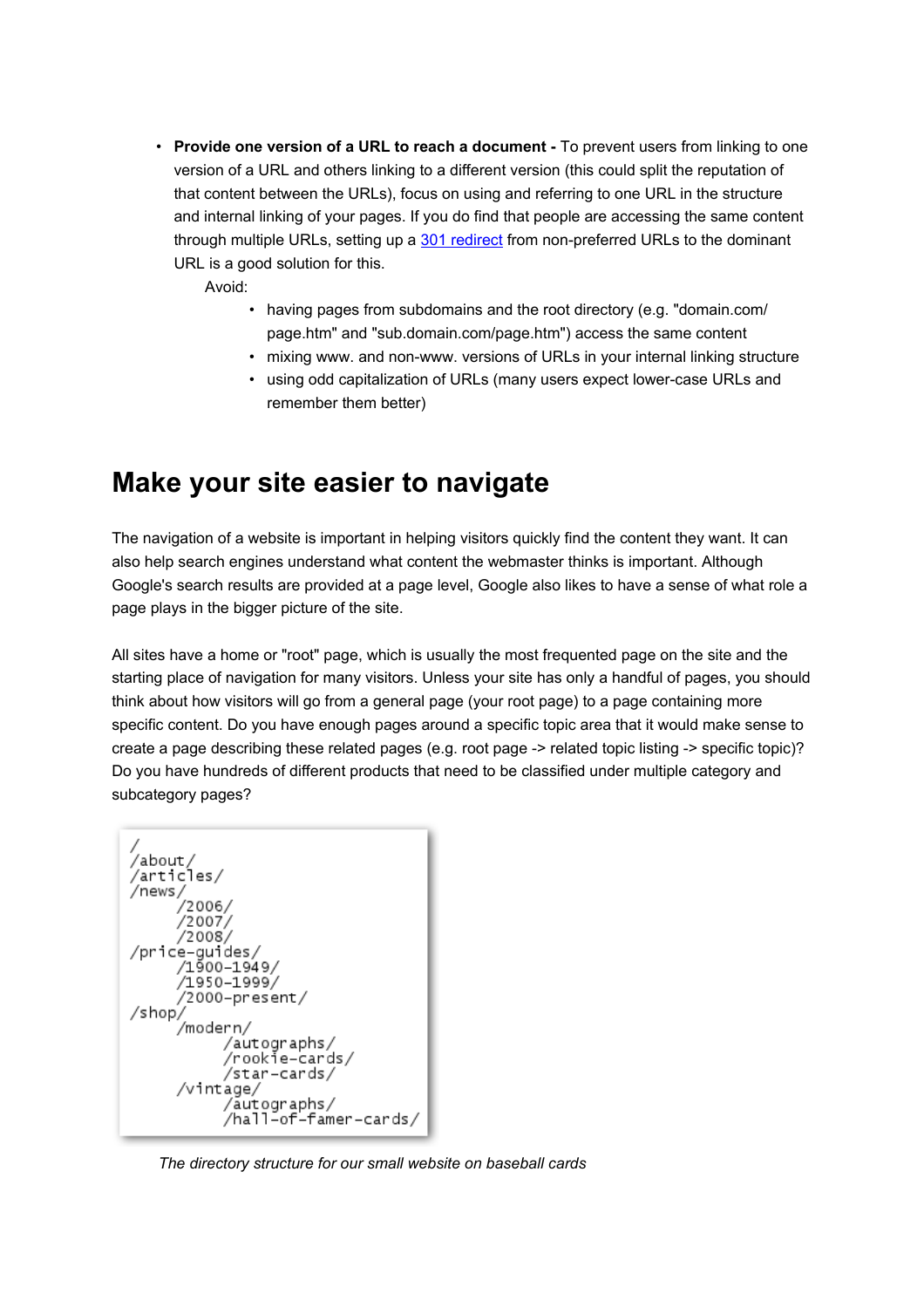A sitemap (lower-case) is a simple page on your site that displays the structure of your website, and usually consists of a hierarchical listing of the pages on your site. Visitors may visit this page if they are having problems finding pages on your site. While search engines will also visit this page, getting good crawl coverage of the pages on your site, it's mainly aimed at human visitors.

An XML Sitemap (upper-case) file, which you can submit through Google's [Webmaster Tools,](https://www.google.com/webmasters/tools/) makes it easier for Google to discover the pages on your site. Using a Sitemap file is also one way (though not guaranteed) to tell Google which version of a URL you'd prefer as the canonical one (e.g. http://brandonsbaseballcards.com/ or http://www.brandonsbaseballcards.com/; more on [what's a](http://www.google.com/support/webmasters/bin/answer.py?answer=44231) [preferred domain](http://www.google.com/support/webmasters/bin/answer.py?answer=44231)). Google helped create the open source [Sitemap Generator script](https://www.google.com/webmasters/tools/docs/en/sitemap-generator.html) to help you create a Sitemap file for your site. To learn more about Sitemaps, the Webmaster Help Center provides a useful [guide to Sitemap files.](http://www.google.com/support/webmasters/bin/answer.py?answer=40318)

#### **Good practices for site navigation**

• **Create a naturally flowing hierarchy -** Make it as easy as possible for users to go from general content to the more specific content they want on your site. Add navigation pages when it makes sense and effectively work these into your internal link structure.

Avoid:

- creating complex webs of navigation links, e.g. linking every page on your site to every other page
- going overboard with slicing and dicing your content (it takes twenty clicks to get to deep content)
- **Use mostly text for navigation -** Controlling most of the navigation from page to page on your site through text links makes it easier for search engines to crawl and understand your site. Many users also prefer this over other approaches, especially on some devices that might not handle Flash or JavaScript.

Avoid:

- having a navigation based entirely on drop-down menus, images, or animations (many, but not all, search engines can discover such links on a site, but if a user can reach all pages on a site via normal text links, this will improve the accessibility of your site; more on [how Google deals with non-text files\)](http://www.google.com/support/webmasters/bin/answer.py?answer=72746)
- **Use "breadcrumb" navigation** A breadcrumb is a row of internal links at the top or bottom of the page that allows visitors to quickly navigate back to a previous section or the root page. Many breadcrumbs have the most general page (usually the root page) as the first, left-most link and list the more specific sections out to the right.

Brandon's Baseball Cards > Articles > Top Ten Rarest Baseball Cards

*Breadcrumb links appearing on a deeper article page on our site*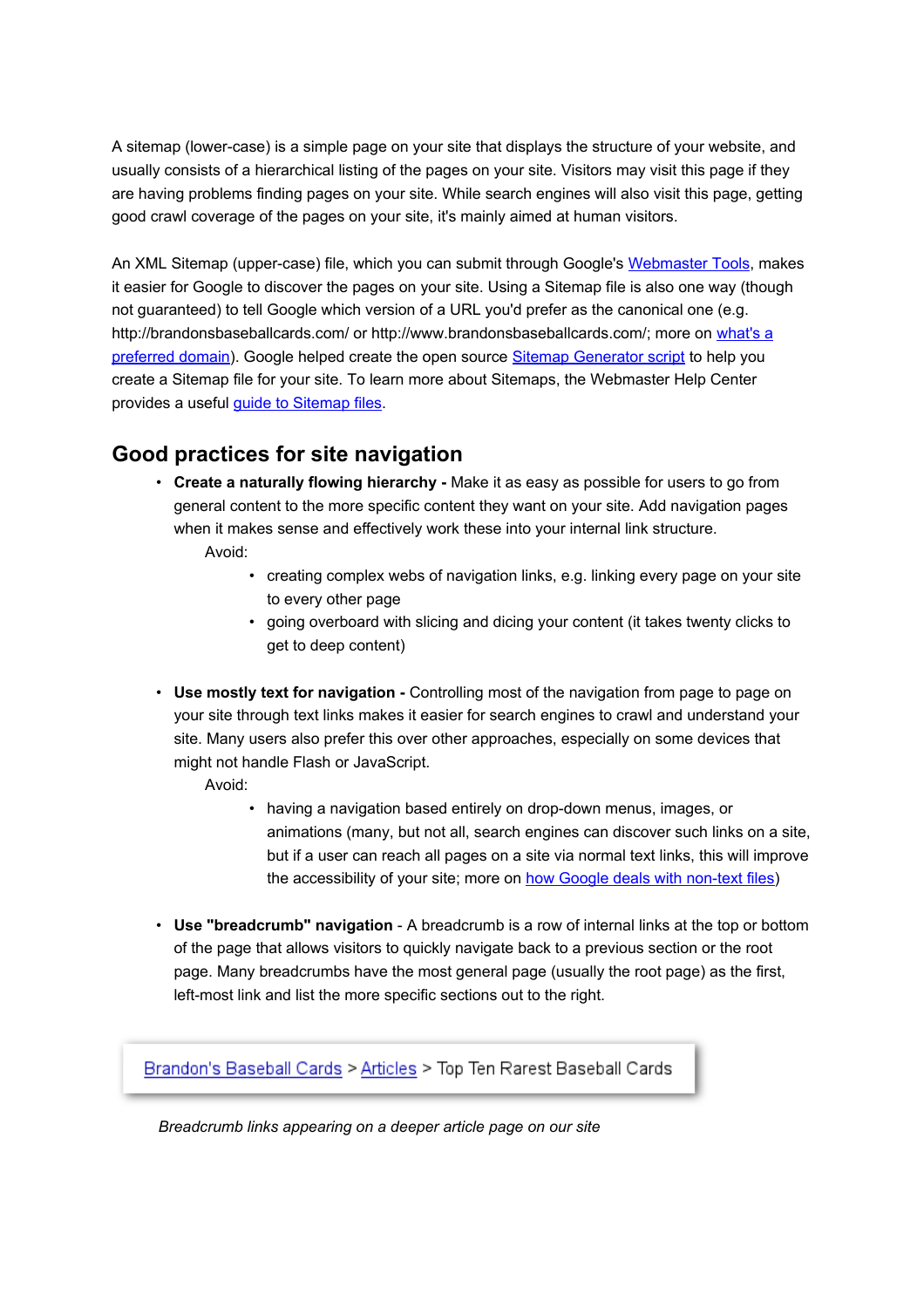- **Put an HTML sitemap page on your site, and use an XML Sitemap file** A simple sitemap page with links to all of the pages or the most important pages (if you have hundreds or thousands) on your site can be useful. Creating an XML Sitemap file for your site helps ensure that search engines discover the pages on your site.
	- Avoid:
		- letting your HTML sitemap page become out of date with broken links
		- creating an HTML sitemap that simply lists pages without organizing them, for example by subject
- **Consider what happens when a user removes part of your URL** Some users might navigate your site in odd ways, and you should anticipate this. For example, instead of using the breadcrumb links on the page, a user might drop off a part of the URL in the hopes of finding more general content. He or she might be visiting http://www.brandonsbaseballcards.com/news/2008/upcoming-baseball-card-shows.htm, but then enter http://www.brandonsbaseballcards.com/news/2008/ into the browser's address bar, believing that this will show all news from 2008. Is your site prepared to show content in this situation or will it give the user a 404 ("page not found" error)? What about moving up a directory level to http://www.brandonsbaseballcards.com/news/?
- **Have a useful 404 page** Users will occasionally come to a page that doesn't exist on your site, either by following a broken link or typing in the wrong URL. Having a [custom 404 page](http://www.google.com/support/webmasters/bin/answer.py?answer=93641) that kindly guides users back to a working page on your site can greatly improve a user's experience. Your 404 page should probably have a link back to your root page and could also provide links to popular or related content on your site. Google provides a [404 widget](http://googlewebmastercentral.blogspot.com/2008/08/make-your-404-pages-more-useful.html) that you can embed in your 404 page to automatically populate it with many useful features. You can also use Google Webmaster Tools to find the [sources of URLs causing "not found"](http://googlewebmastercentral.blogspot.com/2008/10/webmaster-tools-shows-crawl-error.html) [errors](http://googlewebmastercentral.blogspot.com/2008/10/webmaster-tools-shows-crawl-error.html).

Avoid:

- allowing your 404 pages to be indexed in search engines (make sure that your webserver is configured to give a [404 HTTP status code](http://www.w3.org/Protocols/rfc2616/rfc2616-sec10.html) when non-existent pages are requested)
- providing only a vague message like "Not found", "404", or no 404 page at all
- using a design for your 404 pages that isn't consistent with the rest of your site

### **Offer quality content and services**

Creating compelling and useful content will likely influence your website more than any of the other factors discussed here. Users know good content when they see it and will likely want to direct other users to it. This could be through blog posts, social media services, email, forums, or other means. Organic or word-of-mouth buzz is what helps build your site's reputation with both users and Google, and it rarely comes without quality content.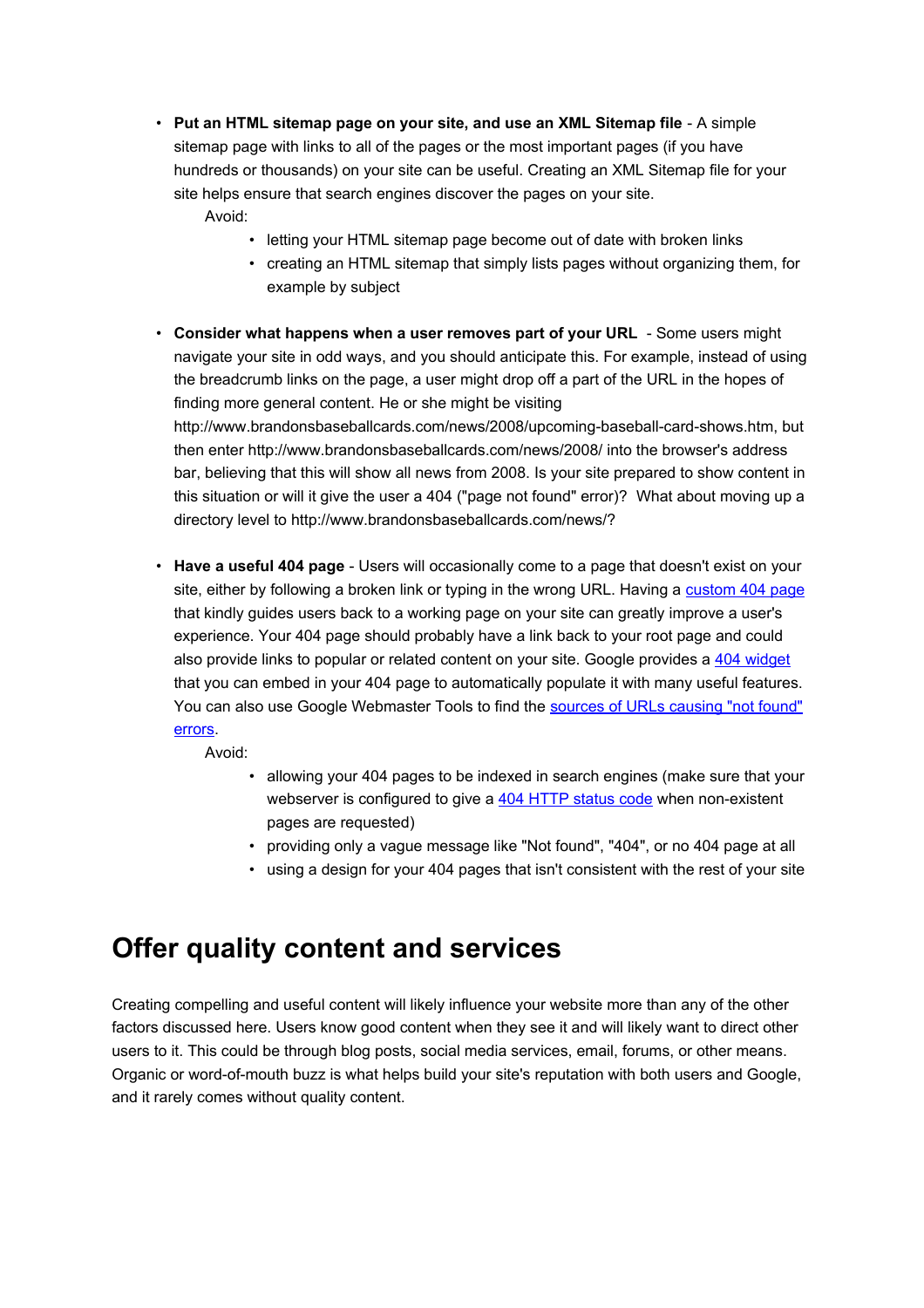#### Rare Baseball Cards You Wished You Owned

Posted by Shaun on October 1, 2008 @ 8:25PM - Filed under Vintage Cards

Brandon's Baseball Cards recently posted a neat article on the rarest cards in known existence. You might have heard of some of them, but a few will be a surprise to you. Check it out!

*A blogger finds a piece of your content, likes it, and then references it in a blog post*

While the content you create could be on any topic imaginable, here are some recommended best practices:

### **Good practices for content**

- **Write easy-to-read text** Users enjoy content that is well written and easy to follow. Avoid:
	- writing sloppy text with many spelling and grammatical mistakes
	- embedding text in images for textual content (users may want to copy and paste the text and search engines can't read it)
- **Stay organized around the topic** It's always beneficial to organize your content so that visitors have a good sense of where one content topic begins and another ends. Breaking your content up into logical chunks or divisions helps users find the content they want faster. Avoid:
	- dumping large amounts of text on varying topics onto a page without paragraph, subheading, or layout separation
- **Use relevant language** Think about the words that a user might search for to find a piece of your content. Users who know a lot about the topic might use different keywords in their search queries than someone who is new to the topic. For example, a long-time baseball fan might search for [nlcs], an acronym for the National League Championship Series, while a new fan might use a more general query like [baseball playoffs]. Anticipating these differences in search behavior and accounting for them while writing your content (using a good mix of keyword phrases) could produce positive results. Google AdWords provides a handy [Keyword Tool](https://adwords.google.com/select/KeywordToolExternal) that helps you discover new keyword variations and see the approximate search volume for each keyword. Also, Google Webmaster Tools provides you with the [top search queries](http://www.google.com/webmasters/edu/quickstartguide/sub1guide5.html) your site appears for and the ones that led the most users to your site.
- **Create fresh, unique content** New content will not only keep your existing visitor base coming back, but also bring in new visitors.

Avoid:

• rehashing (or even copying) existing content that will bring little extra value to users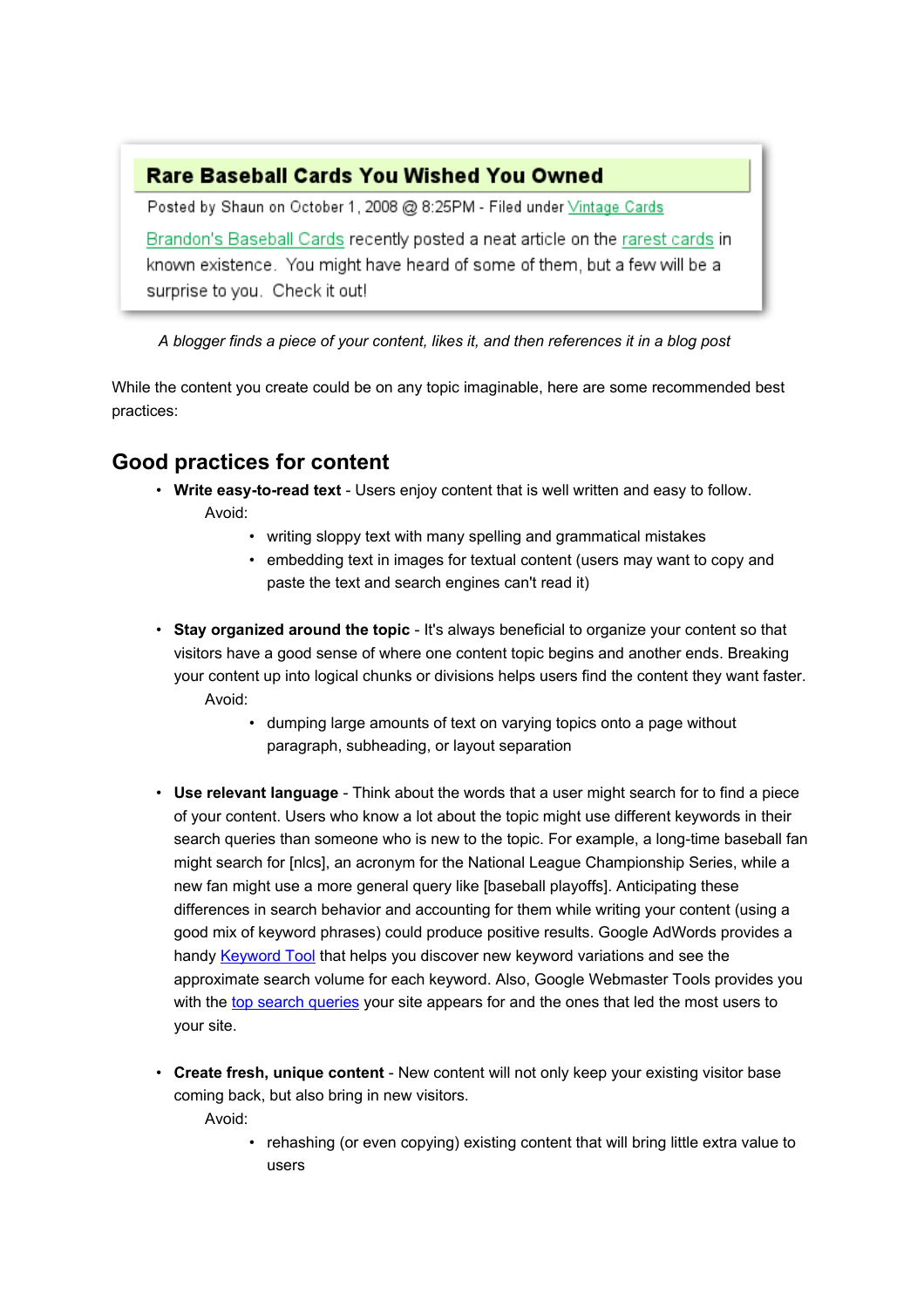- having duplicate or near-duplicate versions of your content across your site (more on [duplicate content](http://www.google.com/support/webmasters/bin/answer.py?answer=66359))
- **Offer exclusive content or services** Consider creating a new, useful service that no other site offers. You could also write an original piece of research, break an exciting news story, or leverage your unique user base. Other sites may lack the resources or expertise to do these things.
- **Create content primarily for your users, not search engines** Designing your site around your visitors' needs while making sure your site is easily accessible to search engines usually produces positive results.

Avoid:

- inserting numerous unnecessary keywords aimed at search engines but are annoying or nonsensical to users
- having blocks of text like "frequent misspellings used to reach this page" that add little value for users
- deceptively [hiding text from users](http://www.google.com/support/webmasters/bin/answer.py?answer=66353), but displaying it to search engines

### **Write better anchor text**

Anchor text is the clickable text that users will see as a result of a link, and is placed within the anchor tag <a href="..."></a>.

<a href="http://www.brandonsbaseballcards.com/articles/ten-rarestbaseball-cards.htm">Top ten rarest baseball cards</a>



This text tells users and Google something about the page you're linking to. Links on your page may be internal—pointing to other pages on your site—or external—leading to content on other sites. In either of these cases, the better your anchor text is, the easier it is for users to navigate and for Google to understand what the page you're linking to is about.

#### **Good practices for anchor text**

• **Choose descriptive text** - The anchor text you use for a link should provide at least a basic idea of what the page linked to is about.

Avoid:

- writing generic anchor text like "page", "article", or "click here"
- using text that is off-topic or has no relation to the content of the page linked to
- using the page's URL as the anchor text in most cases (although there are certainly legitimate uses of this, such as promoting or referencing a new website's address)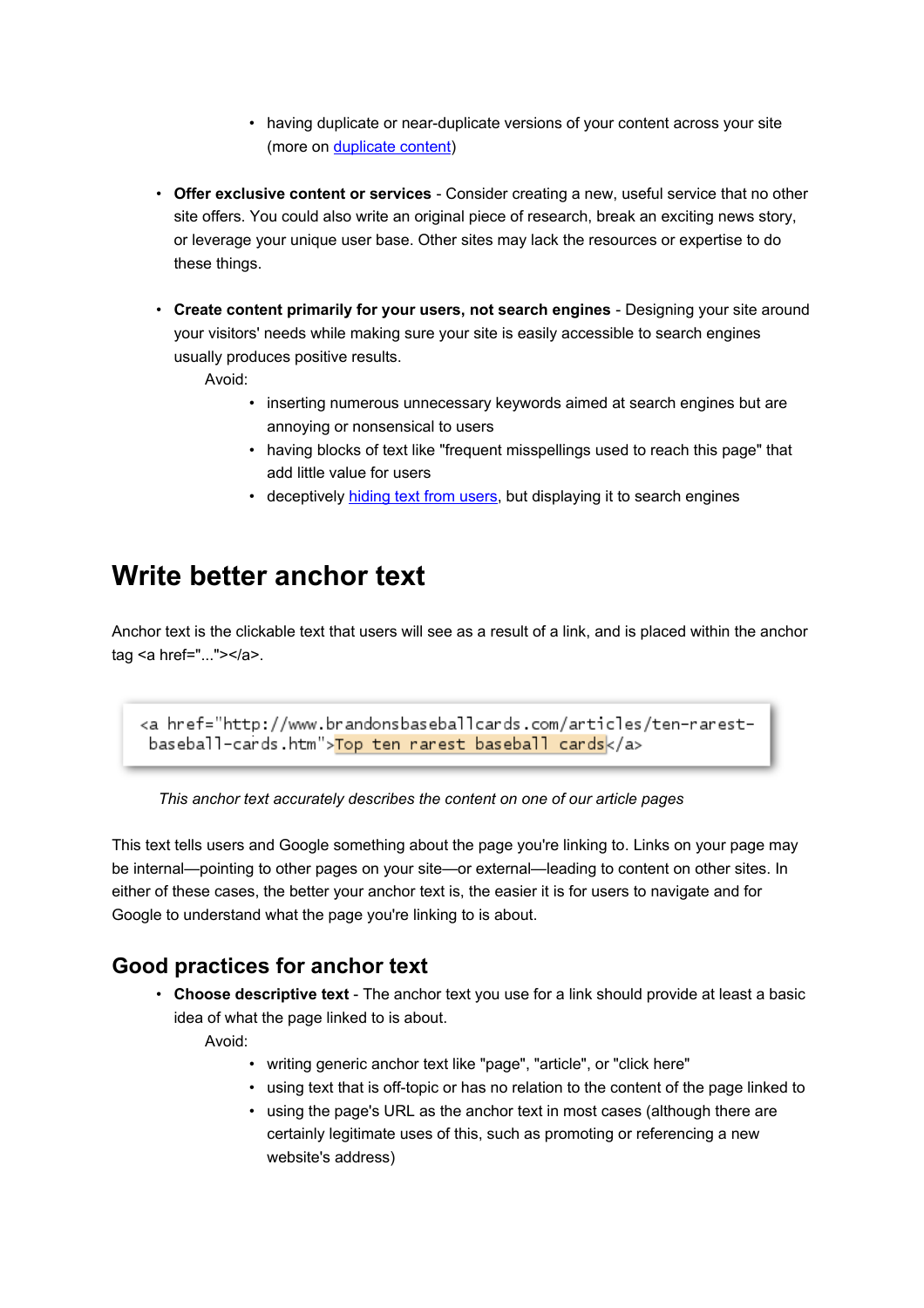• **Write concise text** - Aim for short but descriptive text—usually a few words or a short phrase.

Avoid:

- writing long anchor text, such as a lengthy sentence or short paragraph of text
- **Format links so they're easy to spot -** Make it easy for users to distinguish between regular text and the anchor text of your links. Your content becomes less useful if users miss the links or accidentally click them.

Avoid:

- using CSS or text styling that make links look just like regular text
- **Think about anchor text for internal links too -** You may usually think about linking in terms of pointing to outside websites, but paying more attention to the anchor text used for internal links can help users and Google navigate your site better.

Avoid:

- using excessively keyword-filled or lengthy anchor text just for search engines
- creating unnecessary links that don't help with the user's navigation of the site

### **Use heading tags appropriately**

Heading tags (not to be confused with the <head> HTML tag or HTTP headers) are used to present structure on the page to users. There are six sizes of heading tags, beginning with <h1>, the most important, and ending with <h6>, the least important.

| <body></body>                                                                                                                                                                                                                                                                  |
|--------------------------------------------------------------------------------------------------------------------------------------------------------------------------------------------------------------------------------------------------------------------------------|
| <h1>Brandon's Baseball Cards</h1>                                                                                                                                                                                                                                              |
| <h2>News - Treasure Trove of Baseball Cards Found in Old Barn</h2>                                                                                                                                                                                                             |
| <p>A man who recently purchased a farm house was pleasantly surprise<br/>dollars worth of vintage baseball cards in the barn. The cards were<br/>in newspapers and were thought to be in near-mint condition. After<br/>the cards to his grandson instead of selling them.</p> |

*On a page containing a news story, we might put the name of our site into an <h1> tag and the topic of the story into an <h2> tag*

Since heading tags typically make text contained in them larger than normal text on the page, this is a visual cue to users that this text is important and could help them understand something about the type of content underneath the heading text. Multiple heading sizes used in order create a hierarchical structure for your content, making it easier for users to navigate through your document.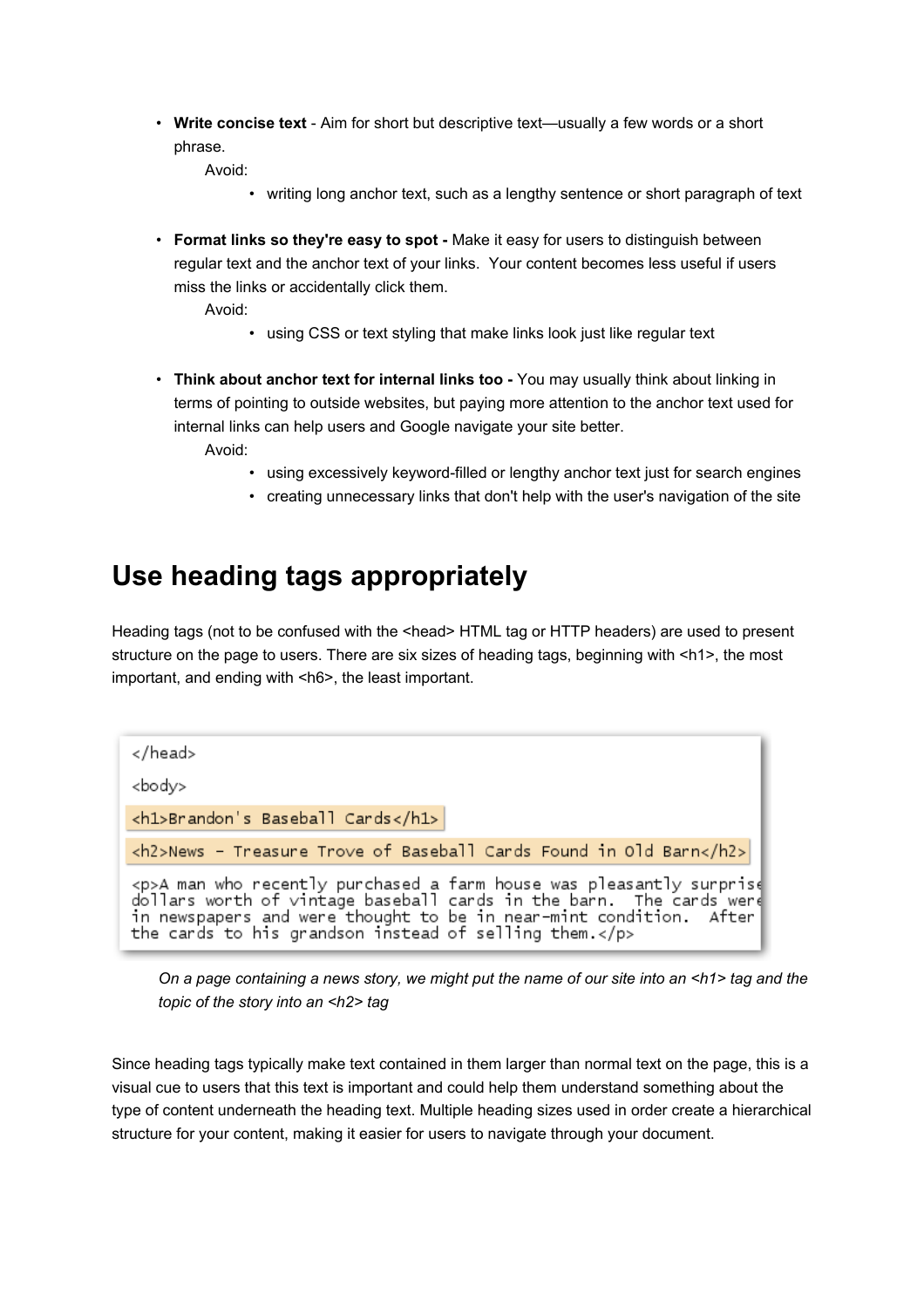#### **Good practices for heading tags**

• **Imagine you're writing an outline** - Similar to writing an outline for a large paper, put some thought into what the main points and sub-points of the content on the page will be and decide where to use heading tags appropriately.

Avoid:

- placing text in heading tags that wouldn't be helpful in defining the structure of the page
- using heading tags where other tags like <em> and <strong> may be more appropriate
- erratically moving from one heading tag size to another
- **Use headings sparingly across the page -** Use heading tags where it makes sense. Too many heading tags on a page can make it hard for users to scan the content and determine where one topic ends and another begins.

Avoid:

- excessively using heading tags throughout the page
- putting all of the page's text into a heading tag
- using heading tags only for styling text and not presenting structure

# **Optimize your use of images**

Images may seem like a straightforward component of your site, but you can optimize your use of them. All images can have a distinct filename and "alt" attribute, both of which you should take advantage of.

The "alt" attribute allows you to specify alternative text for the image if it cannot be displayed for some reason.

<img src="http://www.brandonsbaseballcards.com/img/2008-world-seriesbaseball.jpg" alt="2008 Signed World Series Baseball" />

*Our alt text here is a brief but accurate description of the image*

Why use this attribute? If a user is viewing your site on a browser that doesn't support images, or is using alternative technologies, such as a screen reader, the contents of the alt attribute provide information about the picture.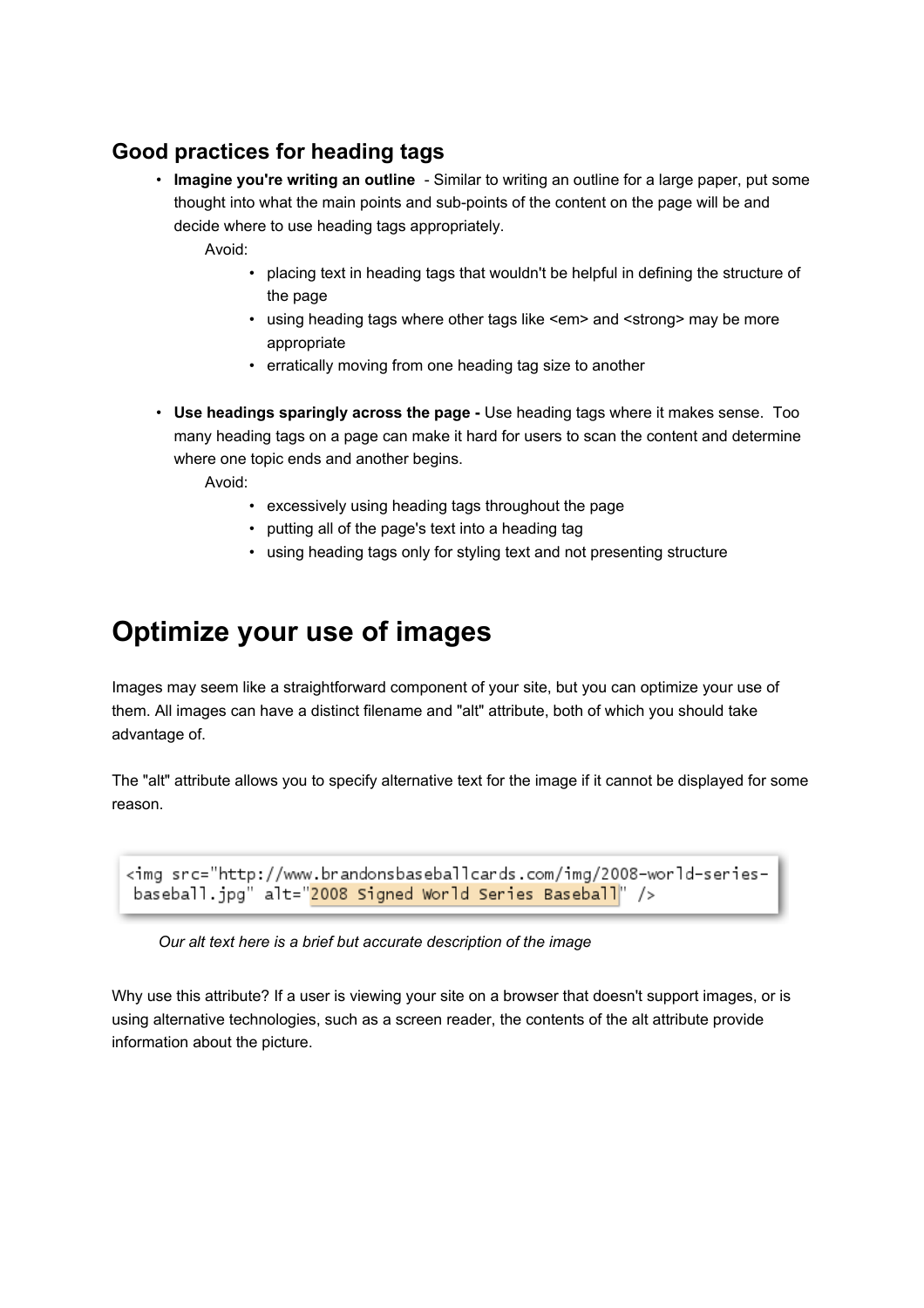

*Our image wasn't displayed to the user for some reason, but at least the alt text was*

Another reason is that if you're using an image as a link, the alt text for that image will be treated similarly to the anchor text of a text link. However, we don't recommend using too many images for links in your site's navigation when text links could serve the same purpose. Lastly, optimizing your image filenames and alt text makes it easier for image search projects like [Google Image Search](http://images.google.com/) to better understand your images.

### **Good practices for images**

• **Use brief, but descriptive filenames and alt text** - Like many of the other parts of the page targeted for optimization, filenames and alt text (for ASCII languages) are best when they're short, but descriptive.

Avoid:

- using generic filenames like "image1.jpg", "pic.gif", "1.jpg" when possible (some sites with thousands of images might consider automating the naming of images)
- writing extremely lengthy filenames
- stuffing keywords into alt text or copying and pasting entire sentences
- **Supply alt text when using images as links** If you do decide to use an image as a link, filling out its alt text helps Google understand more about the page you're linking to. Imagine that you're writing anchor text for a text link.

Avoid:

- writing excessively long alt text that would be considered spammy
- using only image links for your site's navigation
- **Store images in a directory of their own** Instead of having image files spread out in numerous directories and subdirectories across your domain, consider consolidating your images into a single directory (e.g. brandonsbaseballcards.com/images/). This simplifies the path to your images.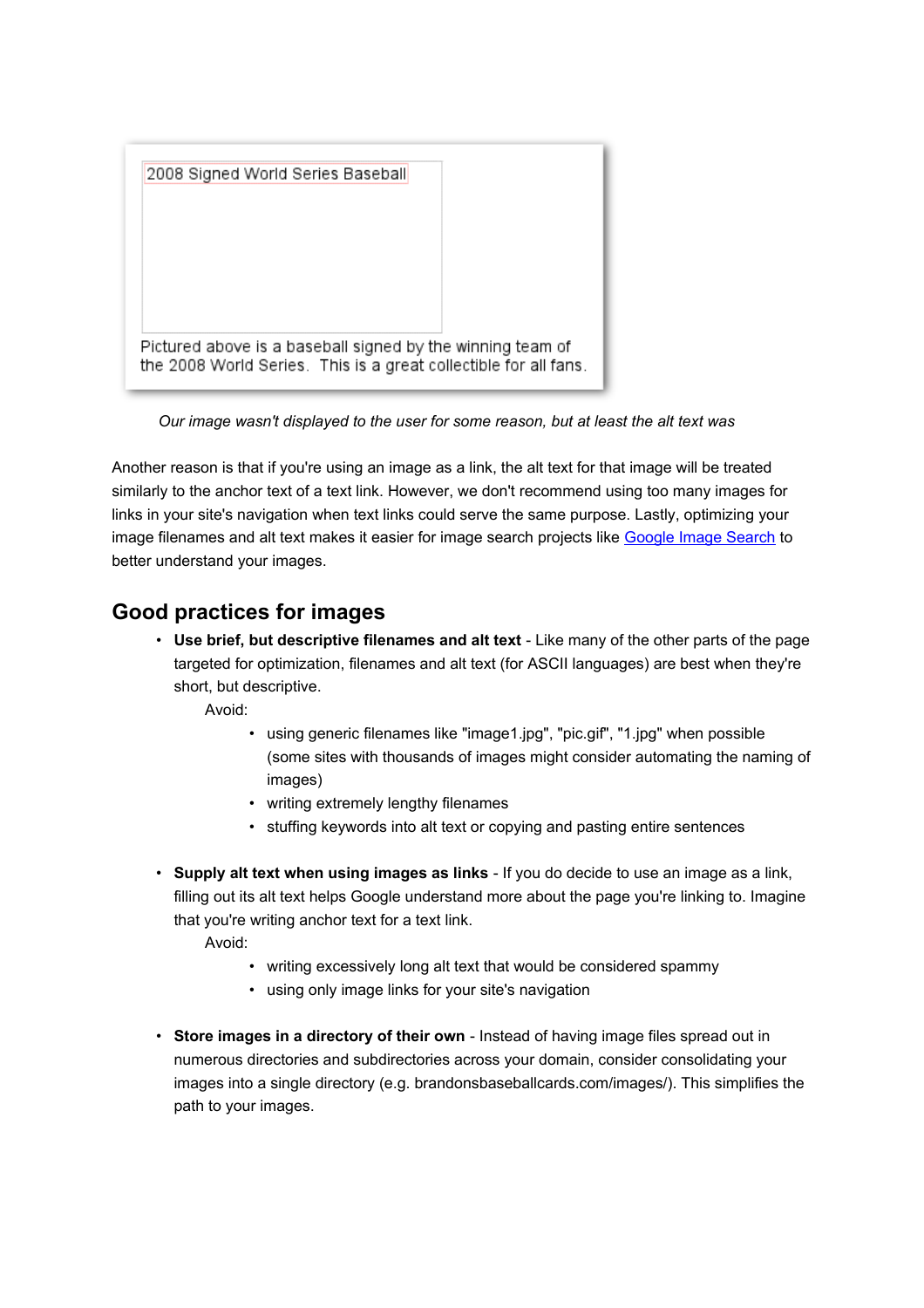• **Use commonly supported filetypes** - Most browsers support [JPEG](http://en.wikipedia.org/wiki/JPEG), [GIF](http://en.wikipedia.org/wiki/GIF), [PNG,](http://en.wikipedia.org/wiki/Portable_Network_Graphics) and [BMP](http://en.wikipedia.org/wiki/BMP_file_format) image formats. It's also a good idea to have the extension of your filename match with the filetype.

### **Make effective use of robots.txt**

A "robots.txt" file tells search engines whether they can access and therefore crawl parts of your site. This file, which must be named "robots.txt", is placed in the root directory of your site.

| http://www.brandonsbaseballcards.com/robots.txt |  |
|-------------------------------------------------|--|
| The address of our robots txt file              |  |

```
User-agent: *
Disallow: /images/
Disallow: /search
```
*All compliant search engine bots (denoted by the wildcard \* symbol) shouldn't access and crawl the content under /images/ or any URL whose path begins with /search*

You may not want certain pages of your site crawled because they might not be useful to users if found in a search engine's search results. If you do want to prevent search engines from crawling your pages, Google Webmaster Tools has a friendly [robots.txt generator](http://googlewebmastercentral.blogspot.com/2008/03/speaking-language-of-robots.html) to help you create this file. Note that if your site uses subdomains and you wish to have certain pages not crawled on a particular subdomain, you'll have to create a separate robots.txt file for that subdomain. For more information on robots.txt, we suggest this Webmaster Help Center guide on [using robots.txt files.](http://www.google.com/support/webmasters/bin/answer.py?answer=40360)

There are a handful of other ways to prevent content appearing in search results, such as adding "NOINDEX" to your robots meta tag, using .htaccess to password protect directories, and using Google Webmaster Tools to remove content that has already been crawled. Google engineer Matt Cutts walks through the [caveats of each URL blocking method](http://googlewebmastercentral.blogspot.com/2008/01/remove-your-content-from-google.html) in a helpful video.

#### **Good practices for robots.txt**

• **Use more secure methods for sensitive content** - You shouldn't feel comfortable using robots.txt to block sensitive or confidential material. One reason is that search engines could still reference the URLs you block (showing just the URL, no title or snippet) if there happen to be links to those URLs somewhere on the Internet (like referrer logs). Also, non-compliant or rogue search engines that don't acknowledge the Robots Exclusion Standard could disobey the instructions of your robots.txt. Finally, a curious user could examine the directories or subdirectories in your robots.txt file and guess the URL of the content that you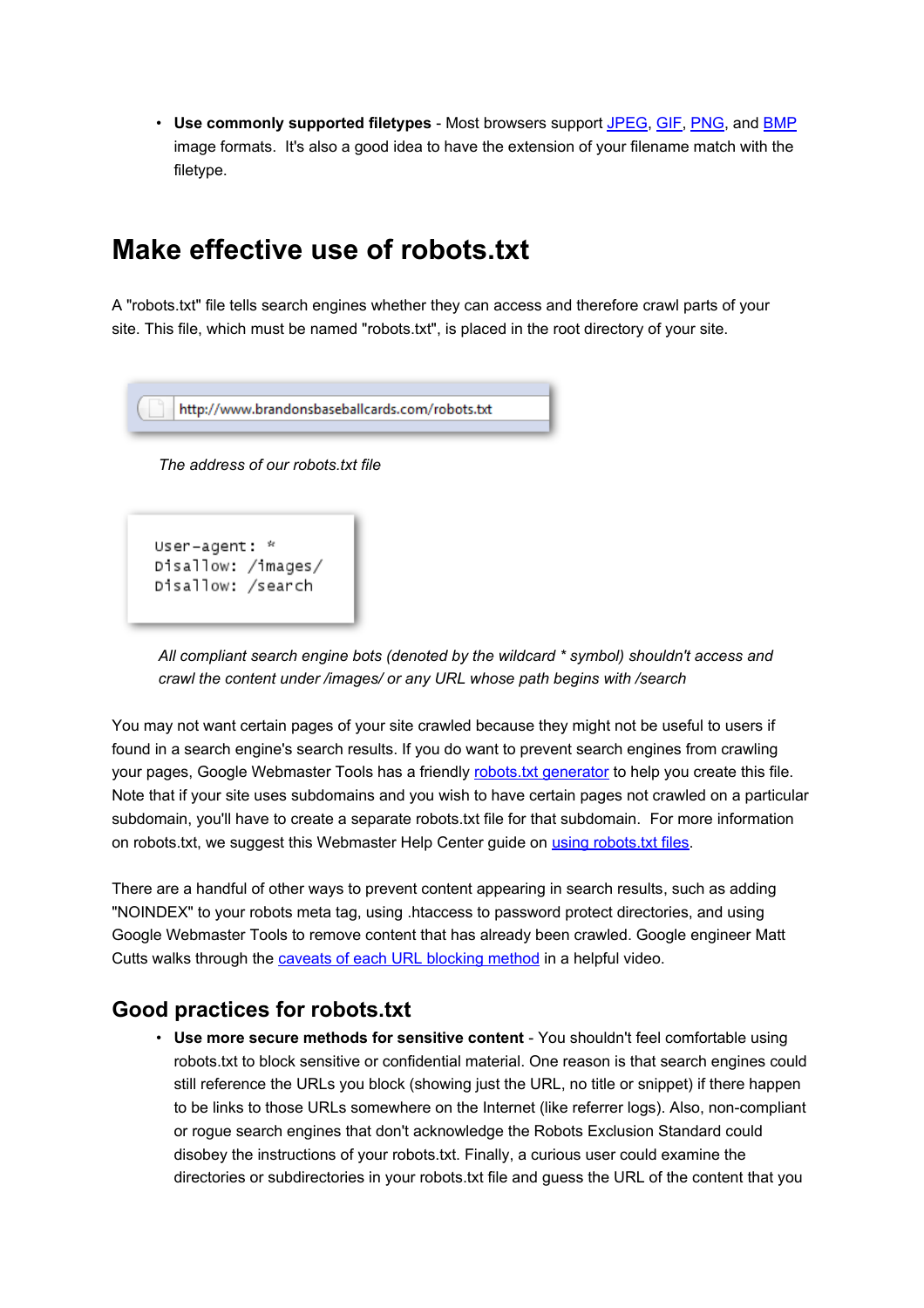don't want seen. Encrypting the content or password-protecting it with .htaccess are more secure alternatives.

Avoid:

- allowing search result-like pages to be crawled (users dislike leaving one search result page and landing on another search result page that doesn't add significant value for them)
- allowing a large number of auto-generated pages with the same or only slightly different content to be crawled: "Should these 100,000 near-duplicate pages really be in a search engine's index?"
- allowing URLs created as a result of proxy services to be crawled

### **Be aware of rel="nofollow" for links**

Setting the value of the "rel" attribute of a link to "nofollow" will tell Google that certain links on your site shouldn't be followed or pass your page's reputation to the pages linked to. Nofollowing a link is adding rel="nofollow" inside of the link's anchor tag.

<a href="http://www.shadyseo.com/" rel="nofollow">Comment spammer</a>

*If you link to a site that you don't trust and don't want to pass your site's reputation to, use nofollow*

When would this be useful? If your site has a blog with public commenting turned on, links within those comments could pass your reputation to pages that you may not be comfortable vouching for. Blog comment areas on pages are highly susceptible to comment spam. Nofollowing these useradded links ensures that you're not giving your page's hard-earned reputation to a spammy site. Many blogging software packages automatically nofollow user comments, but those that don't can most likely be manually edited to do this. This advice also goes for other areas of your site that may involve user-generated content, such as guestbooks, forums, shout-boards, referrer listings, etc. If you're willing to vouch for links added by third parties (e.g. if a commenter is trusted on your site), then there's no need to use nofollow on links; however, linking to sites that Google considers spammy can affect the reputation of your own site. The Webmaster Help Center has more tips on [avoiding](http://www.google.com/support/webmasters/bin/answer.py?answer=81749) [comment spam](http://www.google.com/support/webmasters/bin/answer.py?answer=81749), like using CAPTCHAs and turning on comment moderation.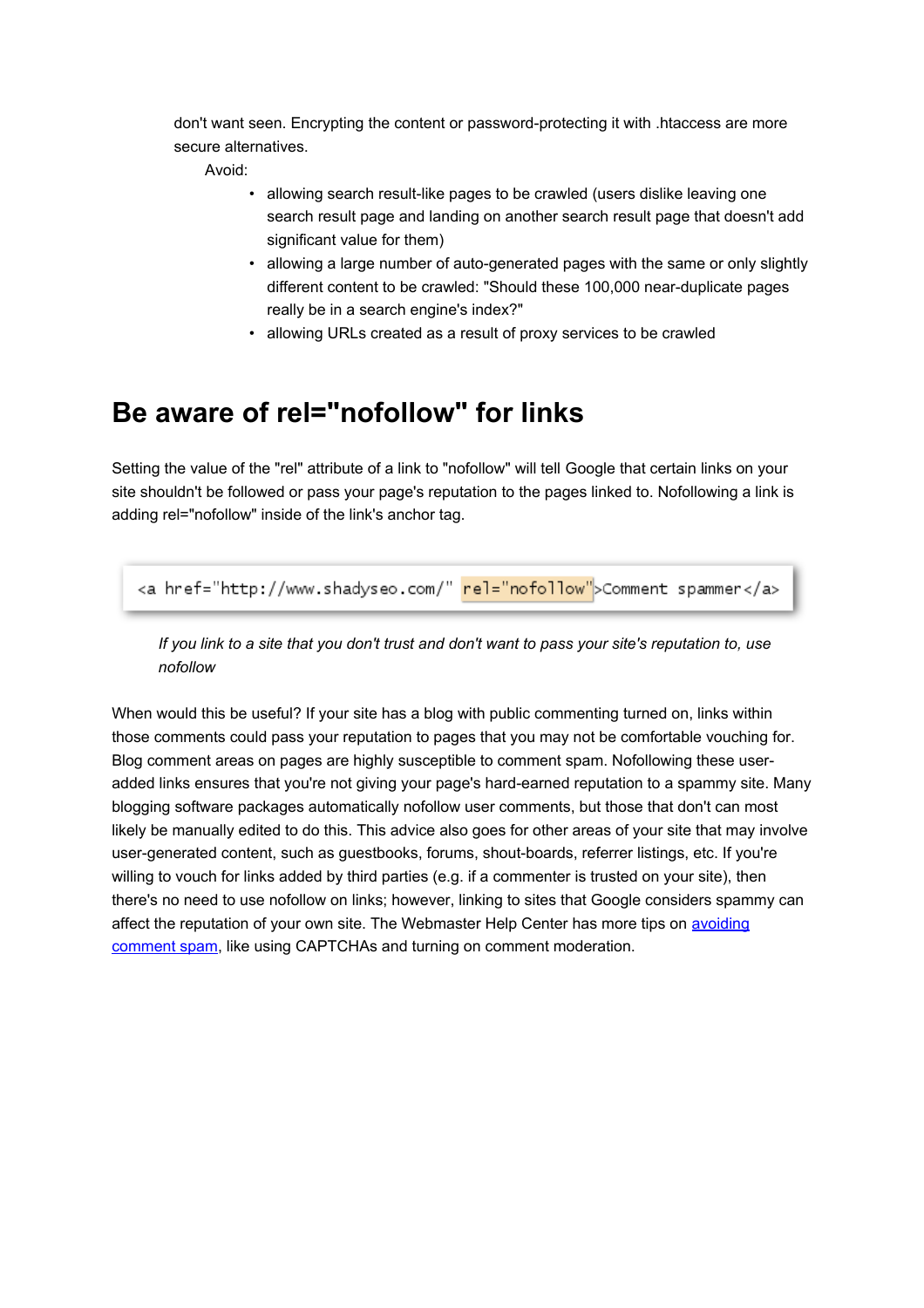CheapPillz said... on 10/12/08 - 3:25PM

Hi, nice site!

Check out my site cheap viagra. Thanks!

*A comment spammer leaves a message on one of our news posts, hoping to get some of our site's reputation*

Another use of nofollow is when you're writing content and wish to reference a website, but don't want to pass your reputation on to it. For example, imagine that you're writing a blog post on the topic of comment spamming and you want to call out a site that recently comment spammed your blog. You want to warn others of the site, so you include the link to it in your content; however, you certainly don't want to give the site some of your reputation from your link. This would be a good time to use nofollow.

Lastly, if you're interested in nofollowing all of the links on a page, you can use "nofollow" in your robots meta tag, which is placed inside the <head> tag of that page's HTML. The Webmaster Central Blog provides a helpful post on [using the robots meta tag](http://googlewebmastercentral.blogspot.com/2007/03/using-robots-meta-tag.html). This method is written as <meta name="robots" content="nofollow">.

| $<$ htm $l>$                                              |
|-----------------------------------------------------------|
| <head></head>                                             |
| <title>Brandon's Baseball Cards - Buy Cards, Base</title> |
| <meta content="nofollow" name="description" robots"=""/>  |
|                                                           |
| <body></body>                                             |
|                                                           |

*This nofollows all of the links on a page*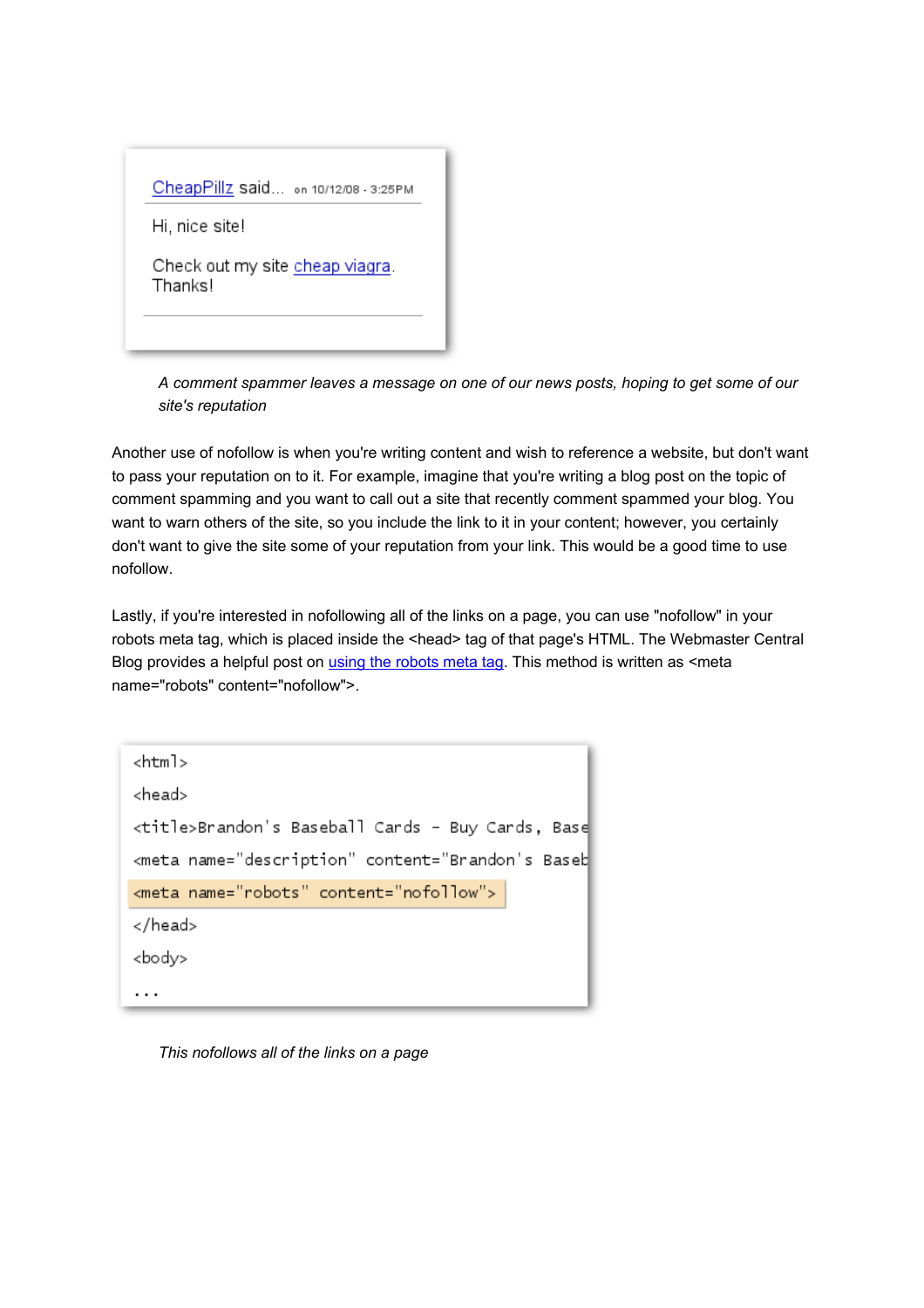### **Promote your website in the right ways**

While most of the links to your site will be gained gradually, as people discover your content through search or other ways and link to it, Google understands that you'd like to let others know about the hard work you've put into your content. Effectively promoting your new content will lead to faster discovery by those who are interested in the same subject. As with most points covered in this document, taking these recommendations to an extreme could actually harm the reputation of your site.

### **Good practices for promoting your website**

- **Blog about new content or services** A blog post on your own site letting your visitor base know that you added something new is a great way to get the word out about new content or services. Other webmasters who follow your site or RSS feed could pick the story up as well.
- **Don't forget about offline promotion** Putting effort into the offline promotion of your company or site can also be rewarding. For example, if you have a business site, make sure its URL is listed on your business cards, letterhead, posters, etc. You could also send out recurring newsletters to clients through the mail letting them know about new content on the company's website.
- **Know about social media sites** Sites built around user interaction and sharing have made it easier to match interested groups of people up with relevant content. Avoid:
	- attempting to promote each new, small piece of content you create; go for big, interesting items
	- involving your site in schemes where your content is artificially promoted to the top of these services
- **Add your business to Google's Local Business Center** If you run a local business, adding its information to Google's [Local Business Center](https://www.google.com/local/add) will help you reach customers on Google Maps and web search. The Webmaster Help Center has more tips on [promoting](http://www.google.com/support/webmasters/bin/answer.py?answer=92319) [your local business](http://www.google.com/support/webmasters/bin/answer.py?answer=92319).
- **Reach out to those in your site's related community** Chances are, there are a number of sites that cover topic areas similar to yours. Opening up communication with these sites is usually beneficial. Hot topics in your niche or community could spark additional ideas for content or building a good community resource.

Avoid:

- spamming link requests out to all sites related to your topic area
- purchasing links from another site with the aim of getting PageRank instead of traffic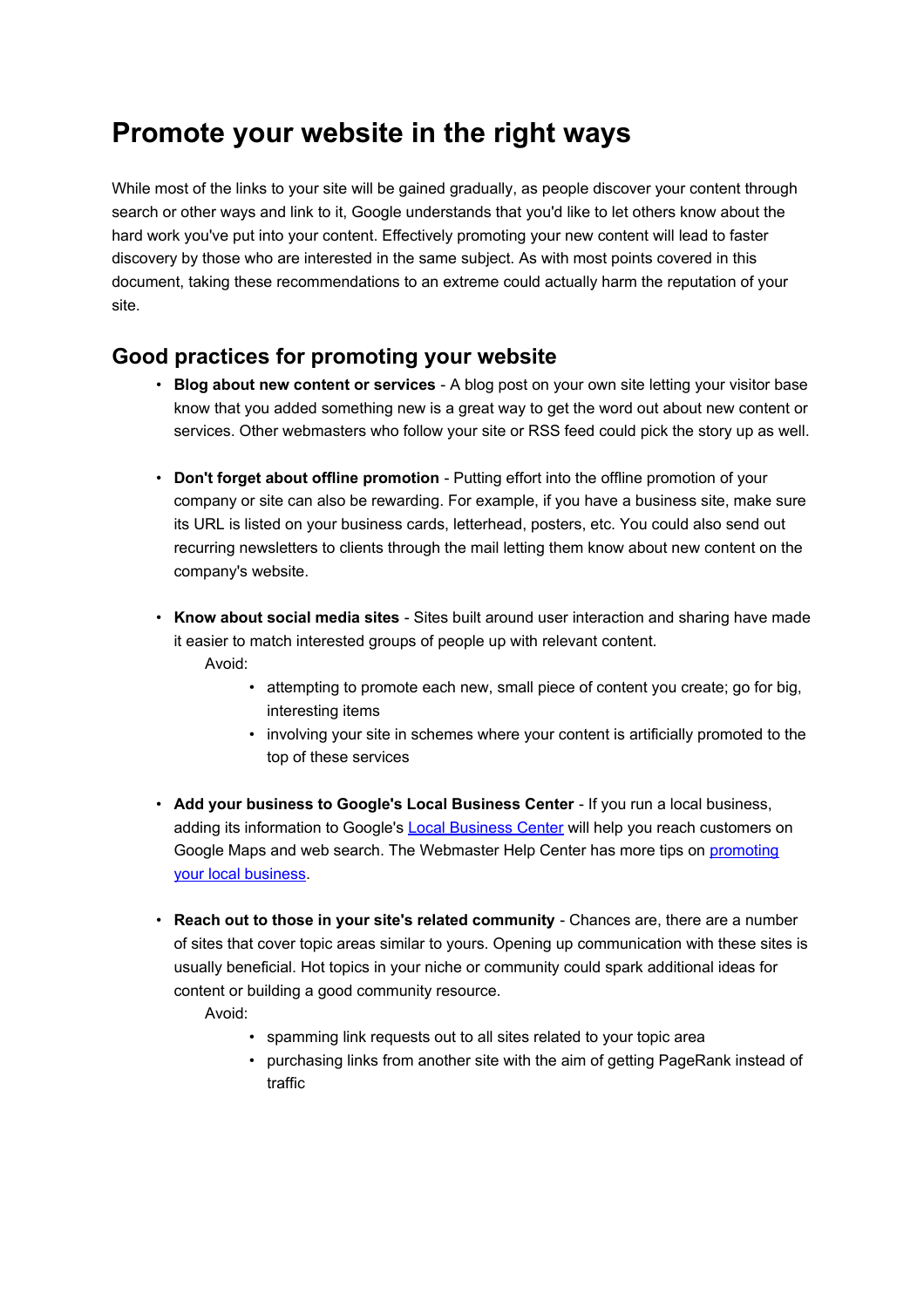### **Make use of free webmaster tools**

Major search engines, including Google, provide free tools for webmasters. [Google's Webmaster](http://www.google.com/webmasters/tools/) [Tools](http://www.google.com/webmasters/tools/) help webmasters better control how Google interacts with their websites and get useful information from Google about their site. Using Webmaster Tools won't help your site get preferential treatment; however, it can help you identify issues that, if addressed, can help your site perform better in search results. With the service, webmasters can:

- see which [parts of a site Googlebot had problems crawling](http://www.google.com/support/webmasters/bin/answer.py?answer=35120)
- upload an [XML Sitemap file](http://www.google.com/support/webmasters/bin/answer.py?answer=40318)
- [analyze and generate robots.txt files](http://www.google.com/support/webmasters/bin/answer.py?answer=35237)
- [remove URLs already crawled by Googlebot](http://www.google.com/support/webmasters/bin/answer.py?answer=61062)
- [specify the preferred domain](http://www.google.com/support/webmasters/bin/answer.py?answer=44231)
- [identify issues with title and description meta tags](http://googlewebmastercentral.blogspot.com/2007/12/new-content-analysis-and-sitemap.html)
- understand the [top searches used to reach a site](http://www.google.com/support/webmasters/bin/answer.py?answer=35252)
- get a glimpse at [how Googlebot sees pages](http://www.google.com/support/webmasters/bin/answer.py?answer=35255)
- [remove unwanted sitelinks](http://www.google.com/support/webmasters/bin/answer.py?answer=47334) that Google may use in results
- receive notification of quality quideline violations and [file for a site reconsideration](http://www.google.com/support/webmasters/bin/answer.py?answer=35843)

Yahoo! ([Yahoo! Site Explorer\)](https://siteexplorer.search.yahoo.com/) and Microsoft ([Live Search Webmaster Tools\)](http://webmaster.live.com/) also offer free tools for webmasters.

### **Take advantage of web analytics services**

If you've improved the crawling and indexing of your site using Google Webmasters Tools or other services, you're probably curious about the traffic coming to your site. Web analytics programs like [Google Analytics](http://www.google.com/analytics/) are a valuable source of insight for this. You can use these to:

- get insight into how users reach and behave on your site
- discover the most popular content on your site
- measure the impact of optimizations you make to your site (e.g. did changing those title and description meta tags improve traffic from search engines?)

For advanced users, the information an analytics package provides, combined with data from your [server log files](http://httpd.apache.org/docs/1.3/logs.html), can provide even more comprehensive information about how visitors are interacting with your documents (such as additional keywords that searchers might use to find your site).

Lastly, Google offers another tool called [Google Website Optimizer](http://www.google.com/websiteoptimizer) that allows you to run experiments to find what on-page changes will produce the best conversion rates with visitors. This, in combination with Google Analytics and Google Webmaster Tools (see our video on using the "[Google Trifecta](http://www.youtube.com/watch?v=9yKjrdcC8wA)"), is a powerful way to begin improving your site.